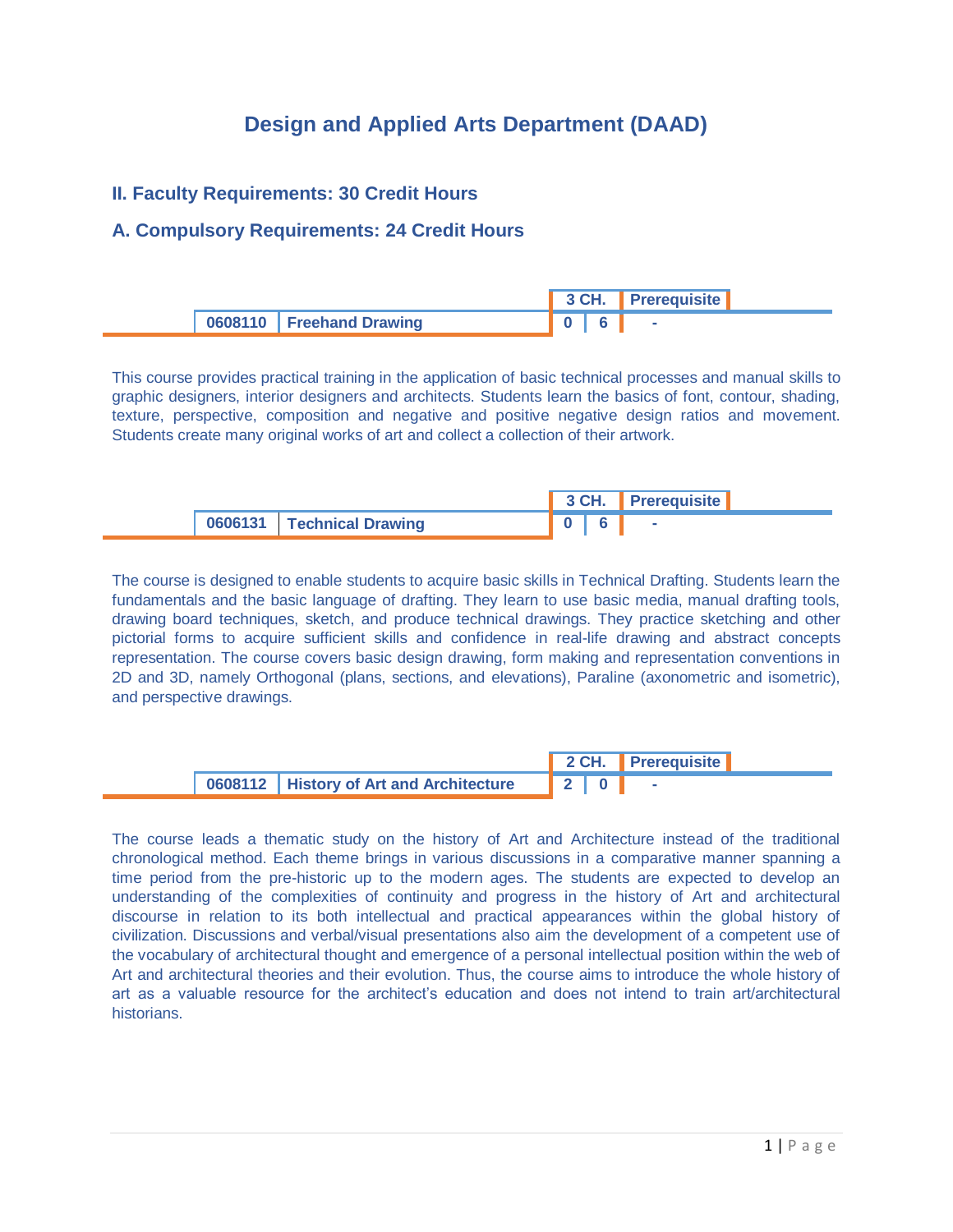|                          |  | 3 CH. Prerequisite |  |
|--------------------------|--|--------------------|--|
| 0606123   Basic Design I |  |                    |  |

The studio introduces students to the field of design and its fundamental principles. It is required for all first year students in the Faculty of Architecture and Design. The aim of the course is to expose students to basic design elements and principles and train them in design studio skills, including 2D drawing and model-making. Students have opportunities to create their own artwork and design products and learn through guided reflective activities individually as well as in groups.

|                           |  | 3 CH. Prerequisite          |
|---------------------------|--|-----------------------------|
| 0606124   Basic Design II |  | $\parallel$ 1   4   0606123 |

The course introduces the generic issues that influence and shape architecture and design, and aims at developing the skills to address them. The studio focuses on such elements as design method, representation, human scale, space, form, light, function, place and time. It provides understanding to the complex nature of space forming by synthesizing its basic elements; emphasis on constructive typology and form generation; formal expression and dependence/independence of mass and space using solid and void, ratio and proportions, and numerical logic. The student experiences how model-making and drawing are tools that inform the design process and form-making in Design.

|         |                                                              |  |  | 3 CH. Prerequisite |  |
|---------|--------------------------------------------------------------|--|--|--------------------|--|
| 0608125 | Introduction to Computer<br><b>Graphics and Illustration</b> |  |  |                    |  |

This course is an introduction to computer-aided design and drafting (CAD). The course will explore ideas for layout, line weights, dimensions and annotation using AutoCAD. It will approach drawings as a visual communication tool that is both artistic and informative. Study will revolve around a semester-long project that contains various types of plans, elevations and sections of an interior space 2D + 3D Design.

|                                    |  |  | 3 CH. Prerequisite              |
|------------------------------------|--|--|---------------------------------|
| 0606136 Perspective and 3D Drawing |  |  | $\vert 0 \vert 6 \vert 0606131$ |

This course provides practice in technical drawings and translating them into three-dimensional drawings using different techniques including the development of the full set of corresponding architectural drawings, including plans, sections and elevations at appropriate scales. It also provides practice in application of artistic processes and skills for graphic designers, interior designers, and architects. Students learn the basics of line, contour, shading, texture, perspective, composition, and action drawing. The majority of class sessions will be spent at various tutorials, learning to draw the particular details of different environments.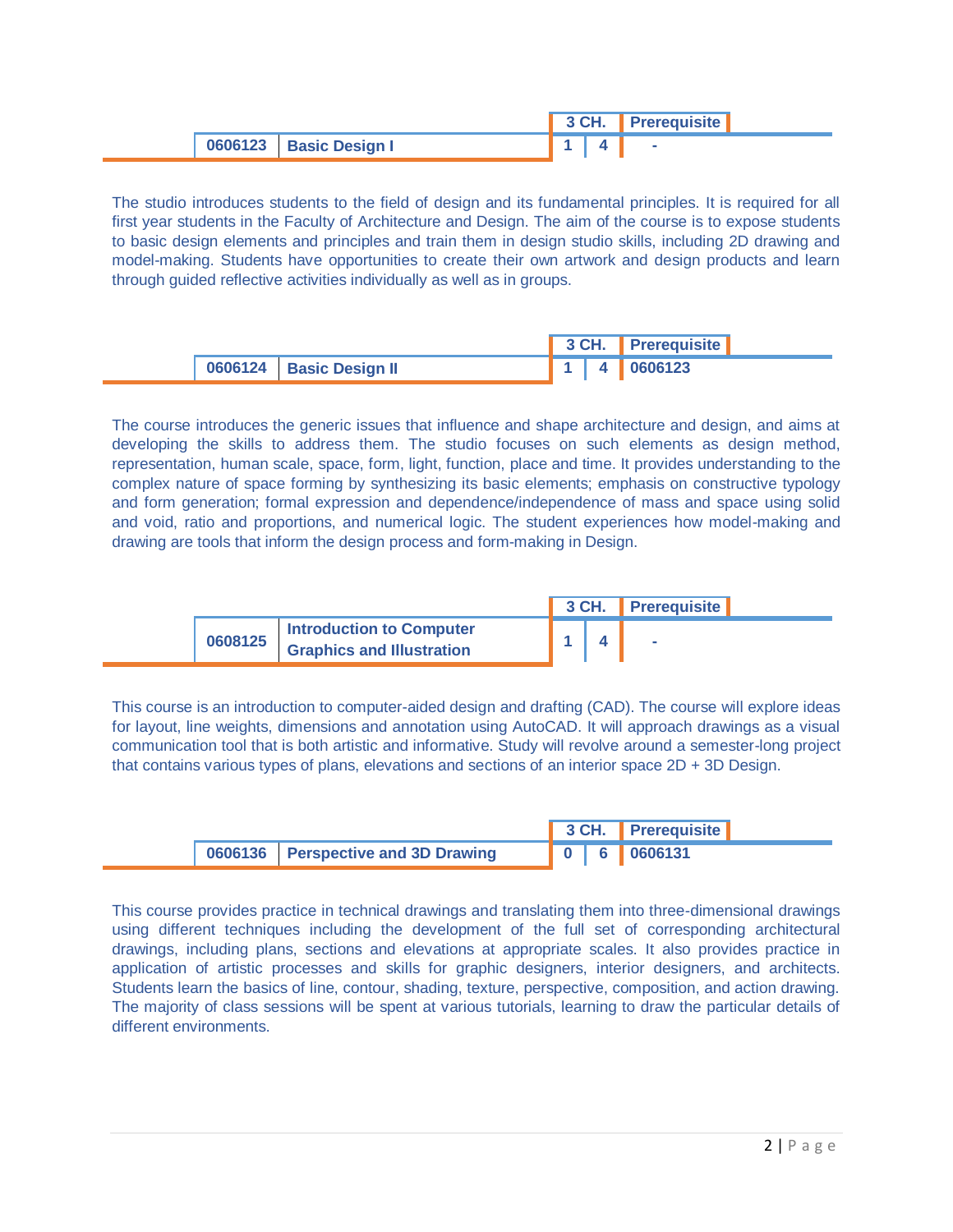|                    |  | 2 CH. Prerequisite                                                                                                 |  |
|--------------------|--|--------------------------------------------------------------------------------------------------------------------|--|
| 0607234   Workshop |  | $\begin{array}{ c c c c c } \hline \hline \multicolumn{1}{ c }{\hspace{1.2cm}} 0 & 4 & 0606131 \hline \end{array}$ |  |

Through this Model Making Evening Class you will explore and produce mock up models, scale models and prototypes using card, cardboard and desk tools. Through the introduction of a range of techniques you will increase your knowledge of model making by creating patterns, nets and drawings to produce 3D models and material manipulation such as folding, cutting and crumpling. With guidance, you will learn how to photograph your models and understand how to use them for communication. This Model Making Evening Class is suitable for individuals of all levels with an interest in creating 3D models for architecture, interior design, industrial design, fine art, fashion design, graphic design and more. Explore this 'hands on' process in order to expand your innovative thinking and skills

|         |                                                 |  | 2 CH. Prerequisite |  |
|---------|-------------------------------------------------|--|--------------------|--|
| 0607219 | <b>Design Research and Creative</b><br>Thinking |  | <b>COL</b>         |  |

This course presents the research methods employed by the diverse specializations within the disciplines of architecture, interior design and graphic design; methods which contribute to a theoretical and informational body of knowledge as well as those contributing directly to design application. It explores the relationship between design and research, as well as the methodologies and techniques for undertaking research in design disciplines. The course consists of a series of seminars and workshops in which students will develop skills in critical reading and thinking, developing research proposals, examining design research methodologies, undertaking research and presenting findings in written and physical/spatial formats. It emphasizes the role of research in critical contemporary design practice.

#### **B. Elective Requirements: 6 Credit Hours**



Through a combination of lectures, practical labs and studio shoots, the course introduces the theory and practice of creating digital video compositions that combine multiple video sources, computer generated objects, text and digital special effects in media and how to incorporate these in architecture and design. The unit examines the history and forms of media and motion graphics, and their communicative capacity.

|                                                 |  | 3 CH. Prerequisite |
|-------------------------------------------------|--|--------------------|
| 0606542   Appreciation of Cultural Heritage 3 0 |  |                    |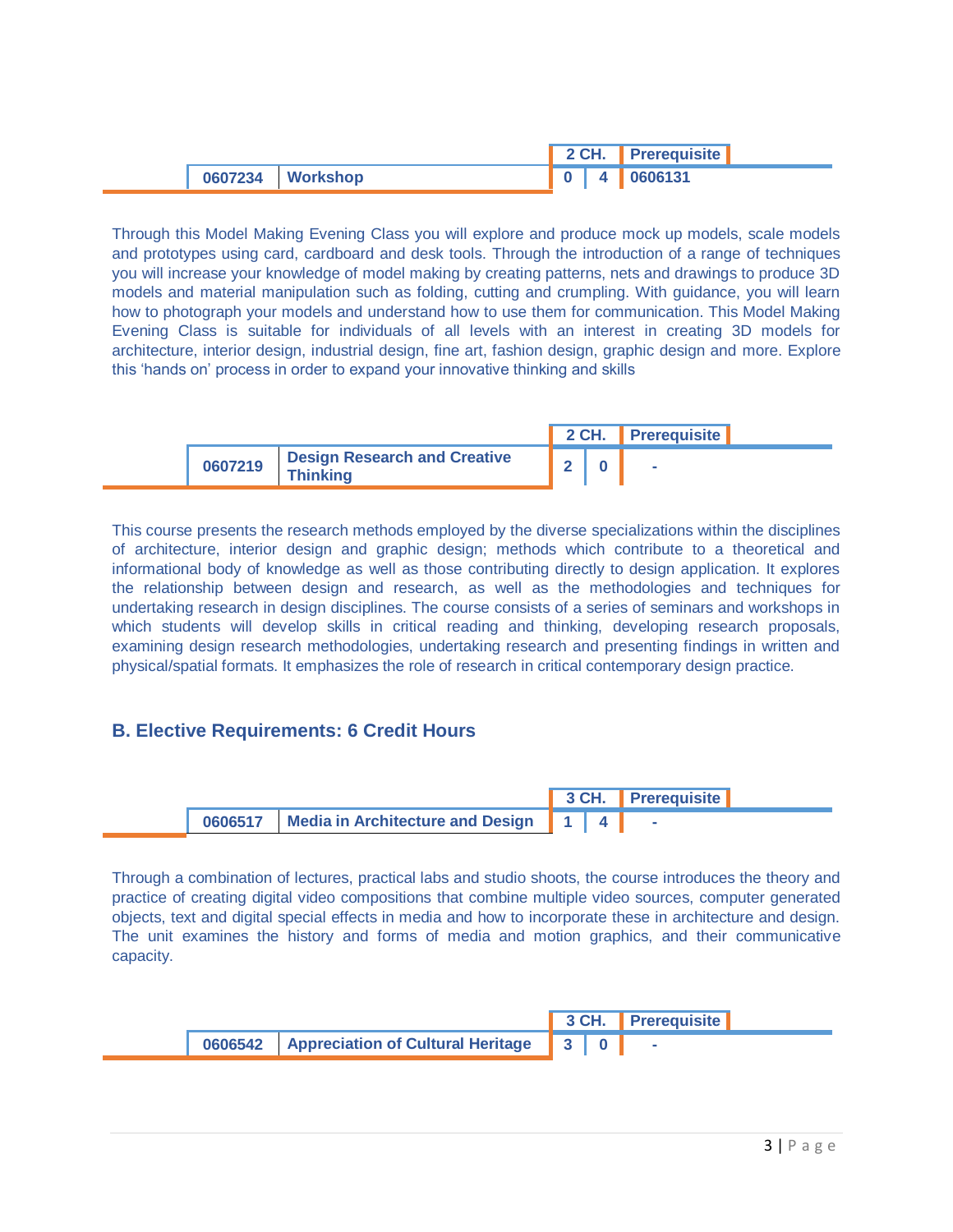This course is designed to help students improve their understanding and appreciation of critical cultural heritage issues. In this course, students learn fundamental themes regarding the importance of appreciation of the tangible and intangible cultural heritage. The course will include lectures, discussions, critiques, presentations and creative cultural heritage work in relation to the local community needs, visitor needs and the monument/ memorial needs. Participation in discussion and critique is vital to the success of the class. It emphasizes the development of conceptual cultural heritage approaches that the students can deal with the everyday lifestyle. The course also provides a space for students to review their cultural heritage arsenal tools, and how to apply them to the natural and built environment.

|                                          |  |     | 3 CH. Prerequisite |
|------------------------------------------|--|-----|--------------------|
| 0606440   Special Topics in Architecture |  | 122 |                    |

In this course the learner is introduced to the four step user interface design cycle. Along the way learners are exposed to a set of techniques to gather information about a) what the user needs b)how to design and model interfaces based on these and then how to evaluate the design to ascertain that the user's goals are met. These techniques are tools that are used in a standardized manner and give us the data we use in our design.

|  |                                       |             |  | 3 CH. Prerequisite |  |
|--|---------------------------------------|-------------|--|--------------------|--|
|  | 0608220 Color Theory & Applications I | 2 2 0608130 |  |                    |  |

This course studies the perception of color, its permutations and dimensions. It covers traditional approaches as well as contemporary methods. Emphasizes individual experimentation through lab exercises and demonstrations, including the color wheel and Munsell and Albers theories; perception, symbolism, and psychology; pattern painting techniques and applications of color in art, architecture and interior design. Student projects and lectures combine intense exploration of theories with hands-on experience in a variety of media. Interior rendering, with an emphasis on drawing perspective and color, is the focus of this course. Sketching and resource courses, as well as foundation studio courses, will be incorporated. Constructing perspectives from plans and elevations and rendering perspectives with a variety of media will be covered.

|         |                                                       |  | 3 CH. Prerequisite |
|---------|-------------------------------------------------------|--|--------------------|
| 0608239 | I Intro to Computer Skills in Video<br><b>Editing</b> |  | 0608125            |

This course introduces techniques and concepts of digital video editing. Students produce movies in this class and discuss practical ways to distribute them to various audiences.

|                                |  | 3 CH. Prerequisite |
|--------------------------------|--|--------------------|
| 0608328 Intro to Art Symposium |  | 1 4 0608112        |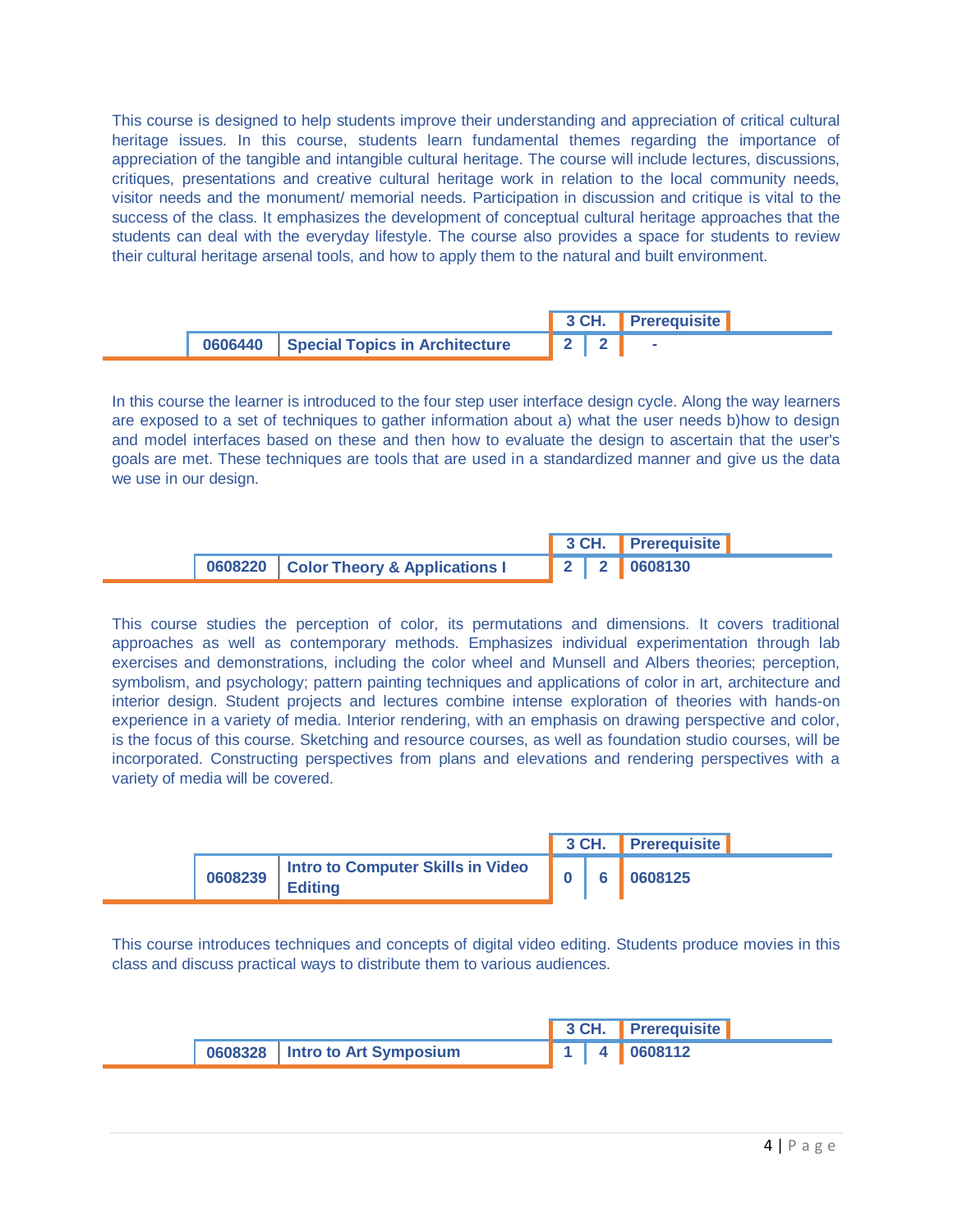This course is an orientation to academic and professional theater skills and resources. Students acquire a basic working knowledge of specific theatre related topics, become aware of skills that will be needed for working in a theatre setting, are exposed to resources for gaining employment in the theater, are able to understand basic concepts and techniques of working as a professional in theatre arts, and gain a basis for developing practice in the theater arts.

|                                     |  | 3 CH. Prerequisite                                        |  |
|-------------------------------------|--|-----------------------------------------------------------|--|
| 0608329   Intro to Installation Art |  | $\begin{array}{ c c c c c } \hline \end{array}$ 4 0608218 |  |

This class will examine occurrences at the intersection of installation art and utopias. The course will examine definitions of utopias while experiencing a survey of some of the origins, influences, theories, processes, and manifestations of installation art. Students will read, watch, and discuss perspectives on installation art and utopias written/created by artists, curators, art historians, and critics. They will view work by artists who consider themselves installation artists. Using this information as a springboard, students will create their own installations grappling with the idea of utopias.

|                          | 3 CH. | <b>Prerequisite</b> |
|--------------------------|-------|---------------------|
| 0608423 Portfolio Design |       |                     |

This course introduces tips on how to create a CAD portfolio. A CAD portfolio should feature a variety of projects that show 2D and 3D CAD skills as well as problem-solving skills. The portfolio demonstrates great thinking ability and not just skills using Photoshop or CAD. A diverse selection of drawings is important as this shows a broad range of skills. Choosing work to include in the portfolio, portfolio format and style, categorization of work are all discussed. The portfolio should show the student's level of proficiency in CAD software packages. The CAD portfolio forms include on-line portfolios, CD portfolios, printed portfolios, etc.

|                                 |  | 3 CH. Prerequisite |
|---------------------------------|--|--------------------|
| 0609212   Materials and process |  |                    |

In this course the students will be introduced to the latest physical materials – which are the most commonly used and which are potentially the materials of the future. It embraces all areas of design and production from one offs products to those mass produced in millions every year, from highly desirable design pieces to everyday objects taken for granted. Students will learn how to consider the role of materials and how they might be applied in design through a better understanding of their properties and values.

|                                  |  | 3 CH. Prerequisite |
|----------------------------------|--|--------------------|
| 0609213   Model and Mould making |  | 0 6 0606131        |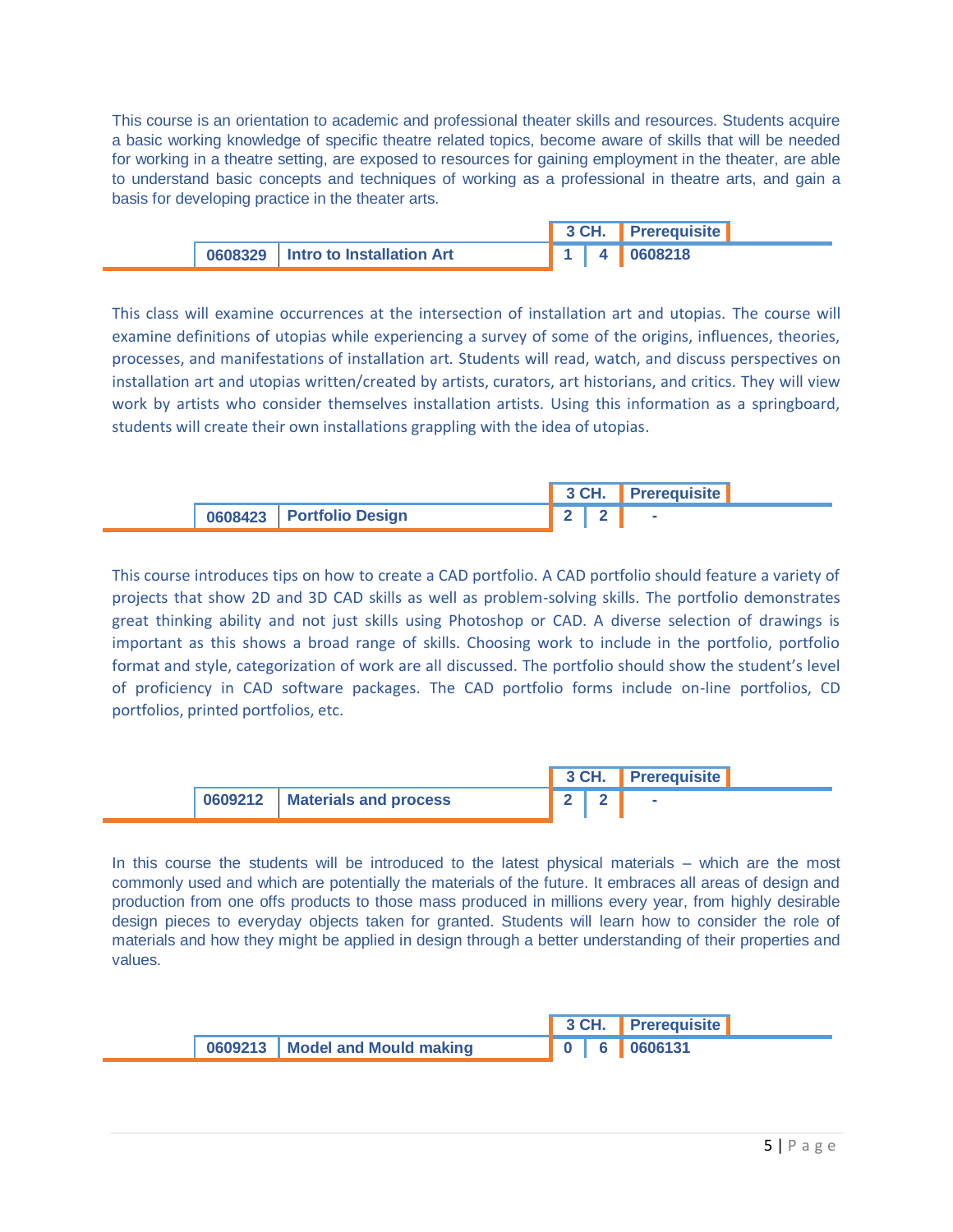This course introduces students to the basic mold, casting and model making techniques. Over the course students will look at numerous examples of artists and designers who use mold making in their work. Students will create their own molds using various materials such as plaster, resin, concrete, wax and silicone. They will learn the different types of ways to combine cast objects together into final pieces using different types of adhesives. The result artifacts will range from art pieces to furniture, products and fashion accessories.

|                    | <b>1</b> 3 CH. | <b>I</b> Prerequisite |
|--------------------|----------------|-----------------------|
| 0609221 Ergonomics |                | $\blacksquare$        |

This course discusses the approach of the systematic application of relevant information about human capabilities, limitations, characteristics, behavior, and motivation to the design of things and procedures people use and the environments in which they use them. This serves as the base for making design recommendations and for predicting the probable effects of various design alternatives.

|                            |  | 3 CH. Prerequisite |
|----------------------------|--|--------------------|
| 0609410   Universal Design |  |                    |

In this course the students will be introduced to the basic principles of inclusive design, universal design and accessibility through basic knowledge about impairments and disabilities, standardization, disability from a social perspective and self-perception, web accessibility, user interface and technology. Various concerned fields will be covered including the usability and accessibility of the built environment, the usability of tools and products, and the usability and accessibility of information systems.



This is an introduction to the concepts, functions, materials and construction techniques of furniture design. Furthermore, it is a review of design theory development in two- and three-dimensional forms of a basic furniture concept or design. Lectures and field trips prepare students to solve furniture design problems in drawing and model techniques



This course introduces students to the design of jewelry, embellishments and leather goods which are created to complement clothing for a comprehensive fashion image. Accessories designers similar to fashion designers use their creativity to design, produce, and promote original clothing. The course will cover technical, design and business training within the field of accessories design in addition to practical experience in everything from materials to construction and presentation.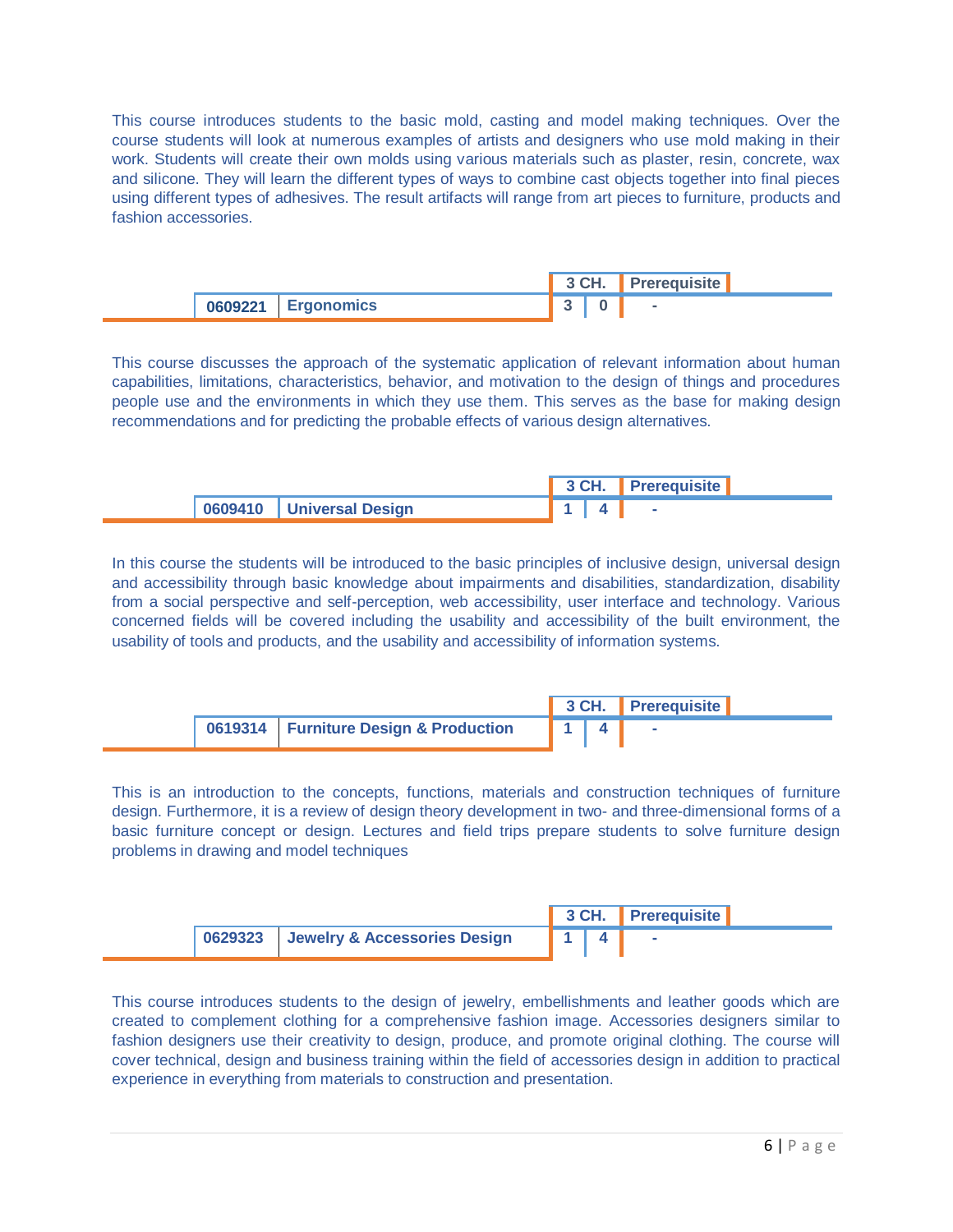# **III. Department Requirements: 35 Credit Hours**

## **A. Compulsory Requirements: 29 Credit Hours**

|         |                                                   | 3 CH. | <b>Prerequisite</b> |  |
|---------|---------------------------------------------------|-------|---------------------|--|
| 0609120 | <b>Drawing and Rendering</b><br><b>Techniques</b> |       | <b>COL</b>          |  |

This course introduces the students to traditional drawing techniques through observation and rendering a realistic image. The fundamentals of drawing will be explored through a variety of materials, processes, and traditions with the primary emphasis on working from observation. The course will cover color theory, product and figure drawing using different types of media. The students will learn the importance of the insights in the mechanisms of visual perception, how the individual components of the drawing relate to the whole and compositional organization which will develop their understanding of both the physical and the conceptual construction of drawings.

|                                     |  | 3 CH. Prerequisite |  |
|-------------------------------------|--|--------------------|--|
| 0609210   Design history and theory |  | 3 0 0608112        |  |

This course introduces the students to the core principles and theories that underpin design history through overviewing of the historical context of design. They will understand the purpose and the relevance of studying design history and theory to the practice of design. Design does not operate within a closed loop rather it is dependent on the wider context of the world we live in and the historical precedence. Students will learn how to interpret design objects, built environments, processes and systems through visual analysis and employ their skills to demonstrate their understanding of design history and theory in relation to contemporary design practice.

|                                     |  | 3 CH. Prerequisite          |
|-------------------------------------|--|-----------------------------|
| 0609211   CAD Computer Aided Design |  | $\parallel$ 1   4   0608125 |

This course introduces students to the use of recent CAD software to produce 2D drawings for design and manufacturing applications. It covers coordinating systems, proper dimensioning, use of sectioning and projections for visualization, symbol libraries, file management, and collaborative techniques. Software used is representative of that found in industry.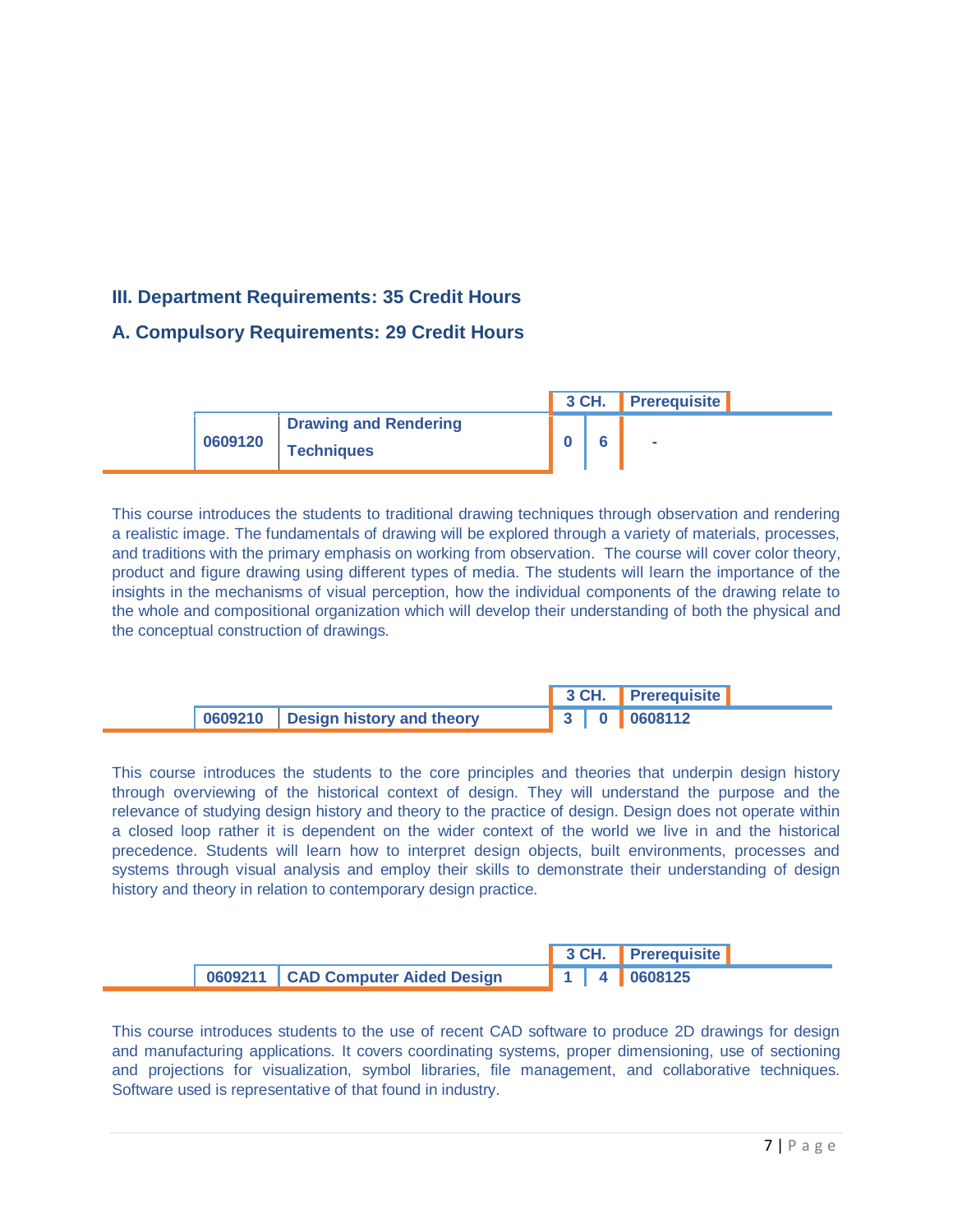|                                 | $\overline{\phantom{a}}$ 2 $\overline{\phantom{a}}$ 2 $\overline{\phantom{a}}$ 2 $\overline{\phantom{a}}$ 2 $\overline{\phantom{a}}$ | ∎ Prerequisite <b>■</b> |
|---------------------------------|--------------------------------------------------------------------------------------------------------------------------------------|-------------------------|
| 0609212   Materials and Process |                                                                                                                                      | $\sim$                  |

In this course students will explore the inspirational properties and characteristics of materials and manufacturing processes. Furthermore, they will investigate the opportunities and limitations and distinguish material and structural specifications for innovative design products. This will involve the appropriate selection of materials and processes against a criteria of quality performance The course embraces all areas of design and production from one offs products to those mass produced in millions every year, from highly desirable design pieces to everyday objects taken for granted.

|                                  |  | 3 CH. Prerequisite          |
|----------------------------------|--|-----------------------------|
| 0609220   Model and Mould Making |  | $\parallel$ 1   4   0606131 |

This course introduces students to the basic mold, casting and model making techniques. Over the course students will look at numerous examples of artists and designers who use mold making in their work. Students will create their own molds using various materials such as plaster, resin, concrete, wax and silicone. They will learn the different types of ways to combine cast objects together into final pieces using different types of adhesives. The result artifacts will range from art pieces to furniture, products and fashion accessories.

|         |                   |  | 3 CH. Prerequisite |
|---------|-------------------|--|--------------------|
| 0609221 | <b>Ergonomics</b> |  |                    |

This course discusses the approach of the systematic application of relevant information about human capabilities, limitations, characteristics, behavior, and motivation to the design of things and procedures people use and the environments in which they use them. This serves as the base for making design recommendations and for predicting the probable effects of various design alternatives.

|                                                        |  | 3 CH. Prerequisite |
|--------------------------------------------------------|--|--------------------|
| 0609310   Psychology and Sociology of<br><b>Design</b> |  |                    |

This course familiarizes design students with the fundamental knowledge of design psychology, which concerns all aspects of design. It is a direct study of the relationship between the designed objects or environments and the behavior of the users, with the aim of maximizing the positive effects of this relationship. Through design psychology; the performance, efficiency and wellbeing of the individual are improved. Figures like Walter Benjamin, Sigmund Freud, John B. Calhoun and Jean Baudrillard have shown that by incorporating this psychology into design one can control the effect of the designed objects or environments on the users.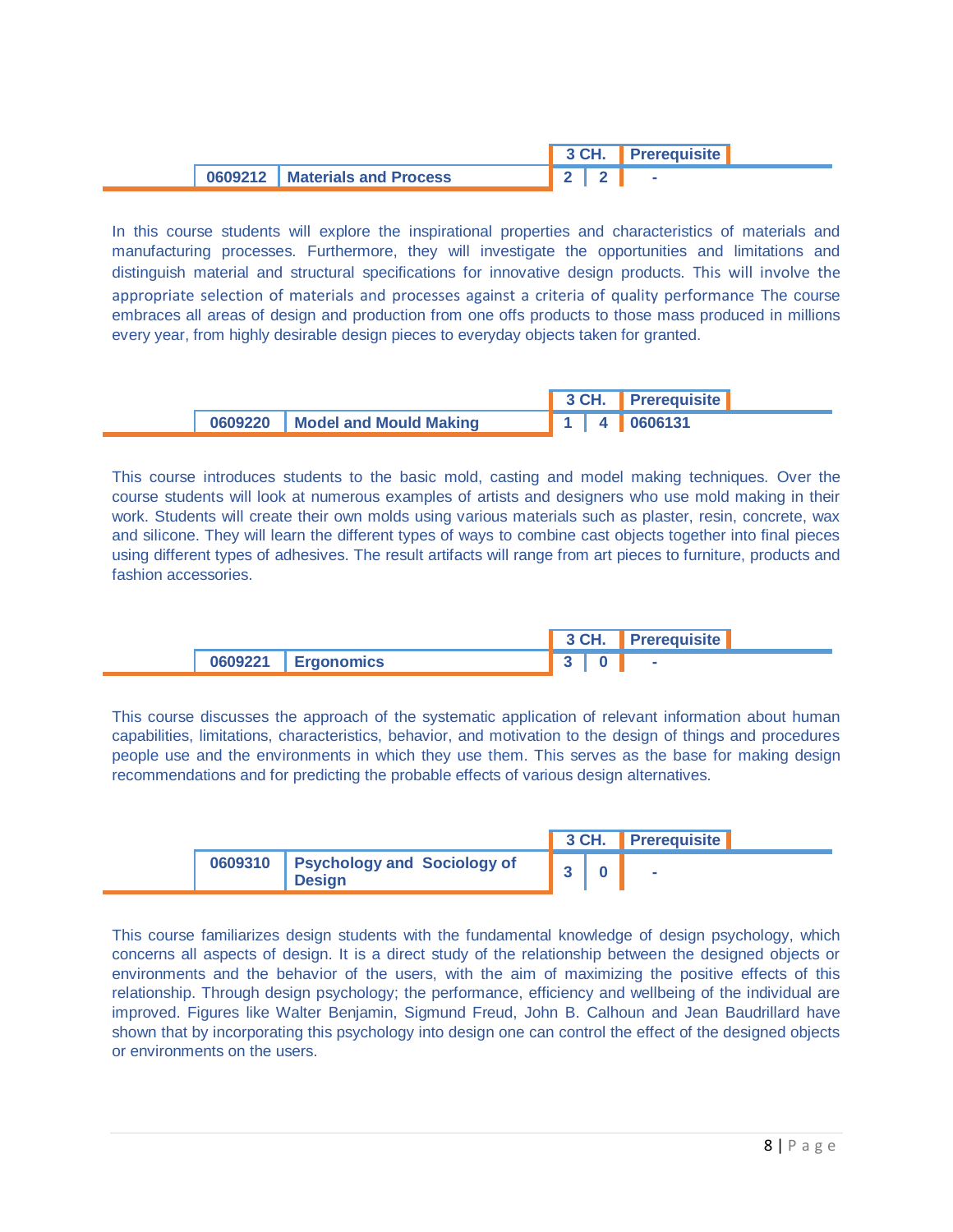|                                |  | 2 CH. Prerequisite |  |
|--------------------------------|--|--------------------|--|
| 0609322   Marketing Strategies |  |                    |  |

This course is concerned with teaching design students how to manage customers to maximize long-term company profits. The focus is on managing at the strategic level by targeting, acquiring, retaining, and growing customers. It familiarizes design students with the concept of marketing strategies and its importance in any design organization to realize their business's goals and build a strong reputation for their products. A good marketing strategy will help in targeting the products and services to the people most likely to buy them. It usually involves creating one or two powerful ideas to raise awareness and sell products.

|  |                              |  | 3 CH. Prerequisite |  |
|--|------------------------------|--|--------------------|--|
|  | 1 0609410   Universal Design |  |                    |  |

In this course the students will be introduced to the basic principles of inclusive design, universal design and accessibility through basic knowledge about impairments and disabilities, standardization, disability from a social perspective and self-perception, web accessibility, user interface and technology. Various concerned fields will be covered including the usability and accessibility of the built environment, the usability of tools and products, and the usability and accessibility of information systems.

|  |                                      |                             | 3 CH. Prerequisite |  |
|--|--------------------------------------|-----------------------------|--------------------|--|
|  | 0609411   Design Career & Management | $\parallel$ 3 $\parallel$ 0 |                    |  |

In this course students will be introduced to the business context in which the design career operates, the main associated practices and techniques, and the mechanisms by which they are applied to design practice. They will be introduced to the industrial practices in the field of CAD and rapid prototyping for business development which will allow better addressing of the conceptual and commercial challenges within their chosen area of design specialism.

## **B. Elective Requirements: 6 Credit Hours**

**Select 6 Credit Hours from tracks other than your track.**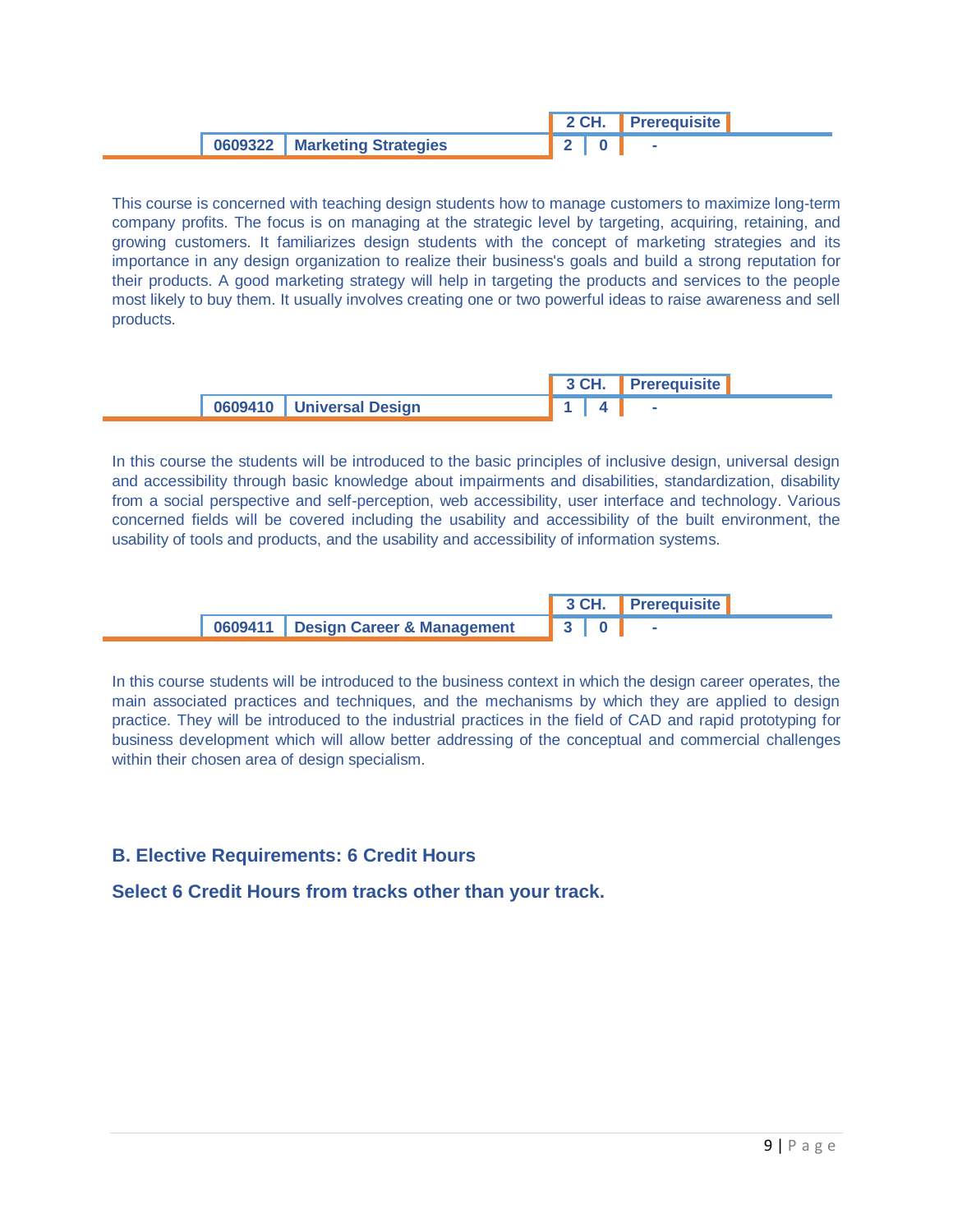# **1. INTERIOR Design Track**

#### **Compulsory Requirements: 50 Credit Hours**

|  |                                             |                                         | 3 CH. Prerequisite |  |
|--|---------------------------------------------|-----------------------------------------|--------------------|--|
|  | 10619210   Introduction to Interior Studies | $\parallel$ 3 $\parallel$ 0 $\parallel$ |                    |  |

This course introduces students to interior design theories and the diverse approaches to its study as a "field" and "practice". It offers a comprehensive survey of the design and material of the pre-modern interiors with introduction to issues of form, style, function, public and private through the study of transformations of interior environments from late antiquity to the modern interiors during the  $19<sup>th</sup>$  century towards the 21<sup>st</sup> century. Different buildings, artists and design projects from various contexts will be explored to understand the great variety of ideas and approaches. Furthermore, fundamental principles of interior design: space organization, circulation, scale, light and color will be introduced, analyzed and discussed.

|                                           |  | 3 CH. Prerequisite |
|-------------------------------------------|--|--------------------|
| 0619212   Interior Design I (Residential) |  | 0 6 0606124        |

This course focuses on conceptualizing and designing residential projects. The students will learn how to collect and analyze information about a given context, brief and appropriate spatial design precedents. Describe rational behind sequential design development. Apply a problem solving approach to deliver workable design appropriate for human habitation taking into consideration human ergonomics. Analyze spaces and refine layouts to satisfy functional requirements. They will become familiar with residential lines of furnishings and finishing. Develop their color palettes, and select suitable materials to produce a workable and aesthetic environment for everyday living.

|                                   |  | 3 CH. Prerequisite |
|-----------------------------------|--|--------------------|
| 0619213   Interior Construction I |  | 2   2   0606131    |

This course will present a broad study of materials and finishes that define our interior environment. The specification, composition, manufacturing processes, construction and application/usability of materials and finishes will be covered. The course will provide a foundation for students to understand, identify, select, specify and apply materials for interiors. Lectures, demonstrations, projects and field trips promote the development of design ideas related to materials with an emphasis on sustainable materials and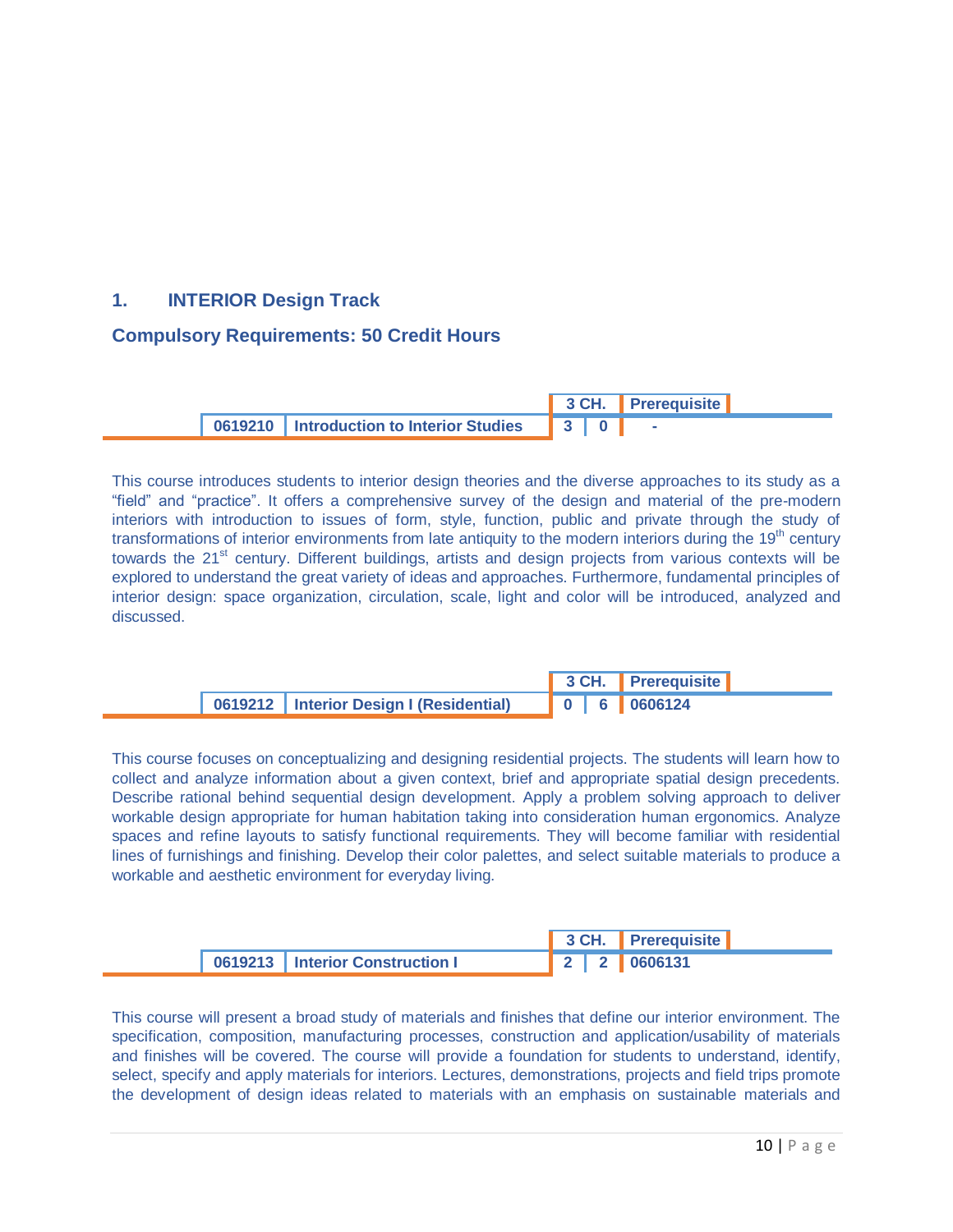finishes. "Residential Construction" examines the principles, regulations, systems, materials and details of standard wood frame construction according to Building code. Through lectures, field trips and workshop experimentation, students study interior surface finishes, architectural woodwork and detailing for residential design. Sustainability concerns as well as health and safety issues are discussed in the selection of finishes, installation methods and details. Students apply regulations, standards and performance criteria to their designs and prepare relevant contract documentation including fitment details, schedules and specifications. In conjunction with the interior design studio courses, the final project will culminate in a fully designed architectural and furniture finish scheme

|                                           |  | 3 CH. Prerequisite |
|-------------------------------------------|--|--------------------|
| 0619221   Interior Design II (Commercial) |  | 0 6 0619212        |

In this course students will develop a knowledge of design research methods, space planning theory and the sensory environment as they relate to retail environments that is suited to an identified target market. Best practices from Jordan and international perspectives will be explored. The course will cover topics such as store design and planning, store renovations, shopping centers' design and planning, shopping centers' renovations, financial considerations, and target markets.

|                   | 2 CH. Prerequisite |
|-------------------|--------------------|
| 0619222 Utility I |                    |

The course introduces the operation and design of building systems for electrical supply, illumination, transportation (elevators and escalators), and noise control. Systems are analyzed for their effect on building form, construction cost and operating efficiency.

|                                    |  | 3 CH. Prerequisite |
|------------------------------------|--|--------------------|
| 0619224   Interior Construction II |  | 2 2 0619213        |

Through lectures, field trips and workshop experimentation, students study interior surface finishes, architectural woodwork and detailing for commercial design, and public buildings. Sustainability concerns as well as health and safety issues are discussed in the selection of finishes, installation methods and details. Students apply regulations, standards and performance criteria to their designs and prepare relevant contract documentation including fitment details, schedules and specifications. This course provides an introduction to interior building materials and systems. The course promotes an understanding of the various constructed assemblies, both structural and nonstructural, which, when combined, form complete buildings. Functional and environmental considerations about building technology systems, and the role of interior designers in improving the quality of the built environment, are also covered. Emphasis on the necessary partnership of building technology experts, architects, interior designers, engineers and clients is integral to the course. Students are required to prepare contract documentation that includes floor and reflected ceiling plans.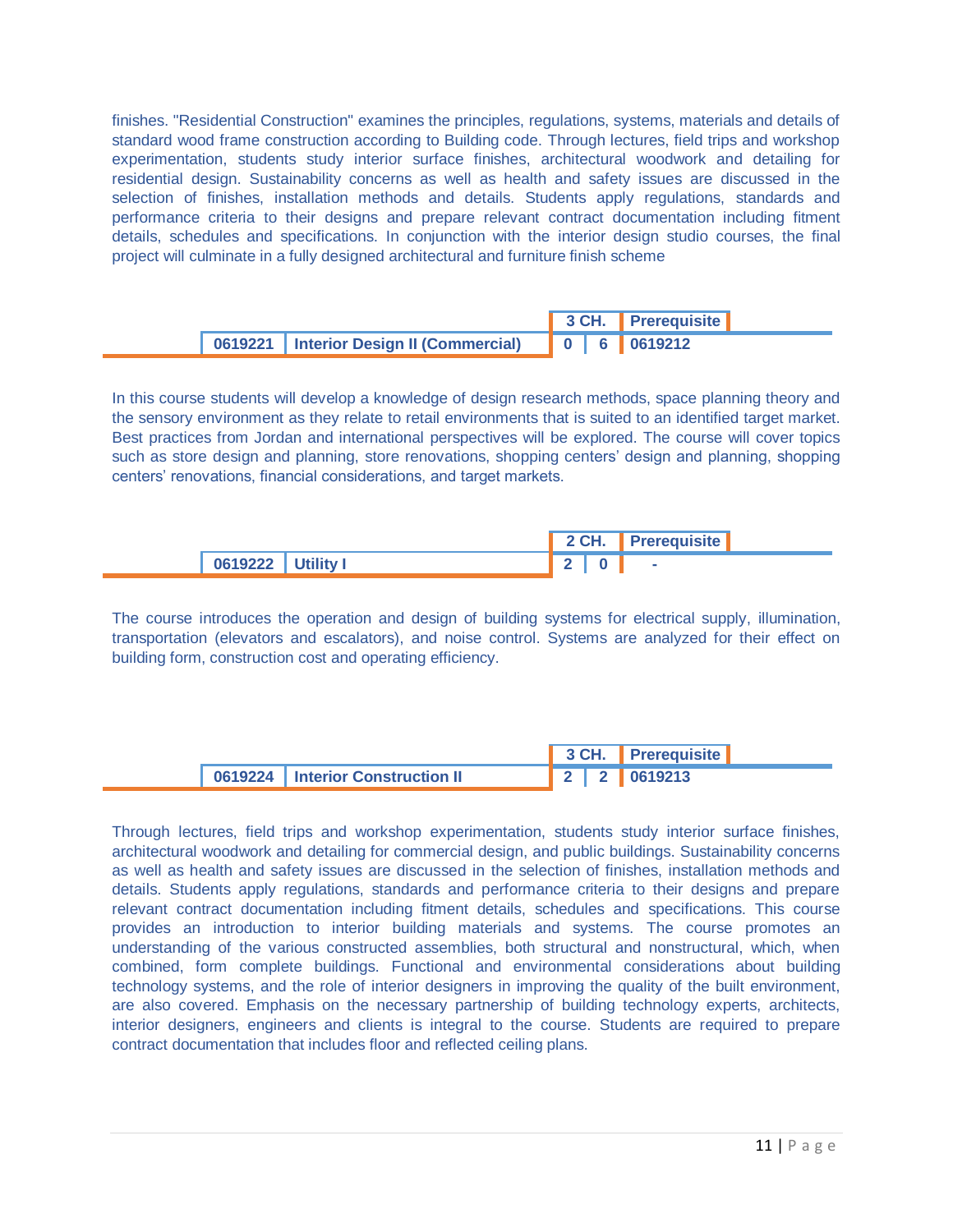|         |                                                    |  | 3 CH. Prerequisite |
|---------|----------------------------------------------------|--|--------------------|
| 0619225 | Digital 3D modelling for Interior<br><b>Design</b> |  | 6 0609211          |

This practical course covers the basic and advanced levels of 3D Computer Aided Design. Students will learn to use recent software in the market to build their 3d models through the exploration of complex geometrical forms, their spatial organization and materiality, interaction with light, and other qualities. The course develops students' skills in three-dimensional thinking that are increasingly essential to design practice in a discipline that now uses computer geometry imaging as a main design thinking and visual presentation tools to take place of manual descriptive geometry used by previous generations.

|  |                                    |  |  | 2 CH. Prerequisite |  |
|--|------------------------------------|--|--|--------------------|--|
|  | 0619311   Color in Interior Design |  |  |                    |  |

This course presents color theory as a basis for development of practical methods for making color decisions, planning color schemes, and converting schemes to practical execution in real materials in spatial design. The course develops the students' understanding of the factors and components that determine the quality and success of light and color schemes through case studies presented during the course. Students will be engaged with challenging spatial design interventions within specific contexts.

|                                           |  | 3 CH. Prerequisite |
|-------------------------------------------|--|--------------------|
| 0619312   Interior Design III (Touristic) |  |                    |

This course provides students with the understanding of issues related to the creation of touristic spaces, structures and installations. Through project-based studies students will explore and develop suitable and challenging spatial design interventions within specific contexts based on space analysis and planning. Coordination of furnishings, materials, user needs and equipment is emphasized. Case studies will be presented and discussed in tutorials to support project-based studies.

|                    |  | 2 CH. Prerequisite |  |
|--------------------|--|--------------------|--|
| 0619313 Utility II |  | 2   0   0619222    |  |

The course introduces the operation and design of building systems for climate control, water and drainage, life safety. It also highlights the design of heating, ventilating, and air conditioning (HVAC) systems for buildings. Systems are analyzed for their effect on building form, construction cost and operating efficiency.

|                                                 |  | 3 CH. Prerequisite |
|-------------------------------------------------|--|--------------------|
| 0619314   Furniture Design & Production   1   4 |  |                    |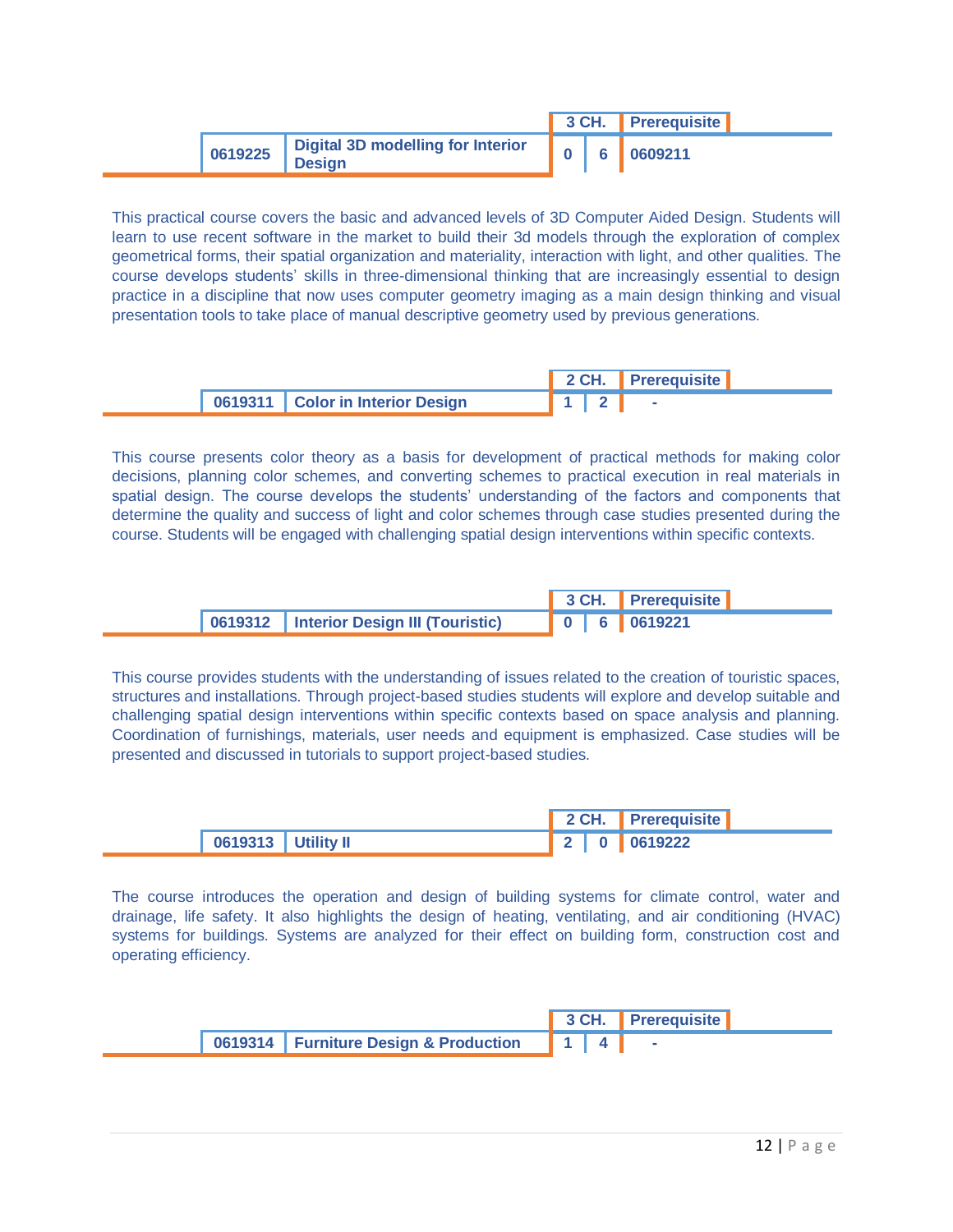This is an introduction to the concepts, functions, materials and construction techniques of furniture design. Furthermore, it is a review of design theory development in two- and three-dimensional forms of a basic furniture concept or design. Lectures and field trips prepare students to solve furniture design problems in drawing and model techniques

|                                   |  | 3 CH. Prerequisite      |
|-----------------------------------|--|-------------------------|
| 0619320 Sound and Lighting Design |  | $2 \mid 2 \mid 0619311$ |

This course is designed to deepen student's understanding of the concepts of acoustics, lighting and the interior environmental control of buildings. It aims to provide students with the ability to design and enhance the building environmental performance through analysis and evaluation techniques. It covers innovative lighting systems and acoustic management strategies. Furthermore, students will explore qualitative and quantitative approaches that will enlighten their design decisions. Specific exercises and case studies are designed to train students to draw required plans, write specifications and mockup study models.

|         |                                          |  |  | 2 CH. Prerequisite |  |
|---------|------------------------------------------|--|--|--------------------|--|
| 0619321 | Specifications and Quantity<br>surveying |  |  |                    |  |

This course introduces the student to the principles of estimation for all types of old and new interior works through the estimation of the cost of interior construction works, furniture items, fittings and finishes for interior projects. Students will learn to conduct market surveys to define specifications for various items of their design projects and estimate cost through calculating the required quantities which will determine the overall estimate cost. Students will work on an existing building and submit a full report with detailed specifications and quantity surveying estimate cost.

|                                                       |  | 3 CH. Prerequisite |
|-------------------------------------------------------|--|--------------------|
| 0619322   Interior Design IV (Set Design) 0 6 0619312 |  |                    |

This project based design course focuses on teaching students the basic techniques of the principles and practices of scenic design for stage and TV, how a designer sees, develops a point of view, shapes and crafts a scenery for a production. Through exploration of these concepts the student will be able to develop and design full scenery setup. Furthermore, they will learn how to communicate effectively with all production team members and develop a design from the initial script study, to construct, and paint a whole scenery.

|                                          |  | 3 CH. Prerequisite |
|------------------------------------------|--|--------------------|
| 0619411   Interior Modeling & simulation |  |                    |

Expanding upon a basic understanding of 3D modeling techniques, this course explores advanced computer aided design techniques for interior designers. The course is focused on three main areas of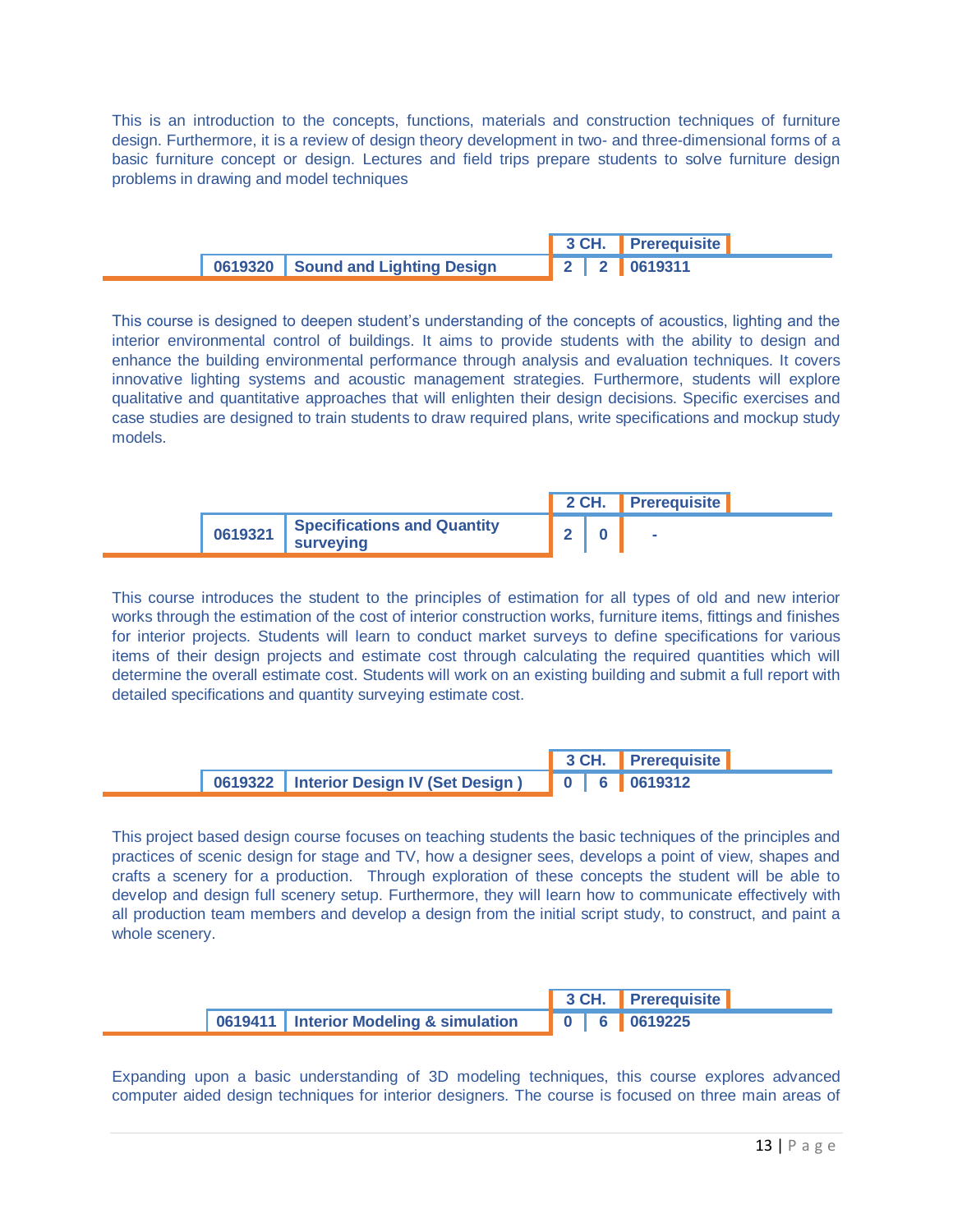study: Photorealistic rendering, advanced 3D modeling, and animation. Issues involving design, visualization and presentation are investigated during each of these areas of study.

|                       |                                                                 | 3 CH. 1 | <b>Prerequisite</b>       |  |
|-----------------------|-----------------------------------------------------------------|---------|---------------------------|--|
| $\frac{1}{2}$ 0619490 | Internship / Interior (minimum<br>280 hours practical training) |         | Completion of 99 Cr. Hrs. |  |

This course examines how to apply theoretical knowledge acquired during studies to a particular internship in a selected public or private sector of architecture or interior design institutions located in Jordan or abroad. With the guidance of the program director and the supervision of the host organization, the student work as a junior designer to gain greater exposure to the real design world and prepare for their future profession. Students must document the experience by both establishing an acceptable record and by submitting a portfolio with letters of recommendation from the supervising staff within the institution. The internship may be completed after completion of 99 credit hours. The Department will assist students in their search for appropriate internship experiences; however, it is the student's responsibility to secure employment. A total of 280 internship hours is required within a period of 3 months.

|                                         |  | 2 CH. Prerequisite                                                                                                                                                        |  |
|-----------------------------------------|--|---------------------------------------------------------------------------------------------------------------------------------------------------------------------------|--|
| 0619491   Interior Graduation Project 1 |  | $\begin{array}{ c c c c c c c c } \hline \multicolumn{1}{ c }{\textbf{1}} & \multicolumn{1}{ c }{\textbf{2}} & \multicolumn{1}{ c }{\textbf{0619490}} \hline \end{array}$ |  |

This course is the first part of a two-semester thesis project in interior design, which utilizes and incorporates the knowledge, experience and skills from previous academic studies. It is a self-initiated thesis project that encompasses theoretical and practical design practice. The student will be required to plan and develop a brief proposal based upon the synthesis of exploration, ideation and research. Each project will be unique and will be selected by each student and approved by the supervisor and the coordination team. Students are required to document their processes through research reflective journals and technical notebooks.

|                                         |  |  | 4 CH. Prerequisite |  |
|-----------------------------------------|--|--|--------------------|--|
| 0619492   Interior Graduation Project 2 |  |  | 0 8 0619491        |  |

This course will include revisions and design developments to complete the thesis portfolio. It assumes a high level of proficiency in design process and representation, as well as in other content areas developed in the pre-professional program. Students will be expected to approach advanced design problems by applying skills. The course will culminate in a juried presentation to visiting industry professionals and include a gallery exhibition of projects for the professional and academic interior design community.

#### **2. FASHION Design Track**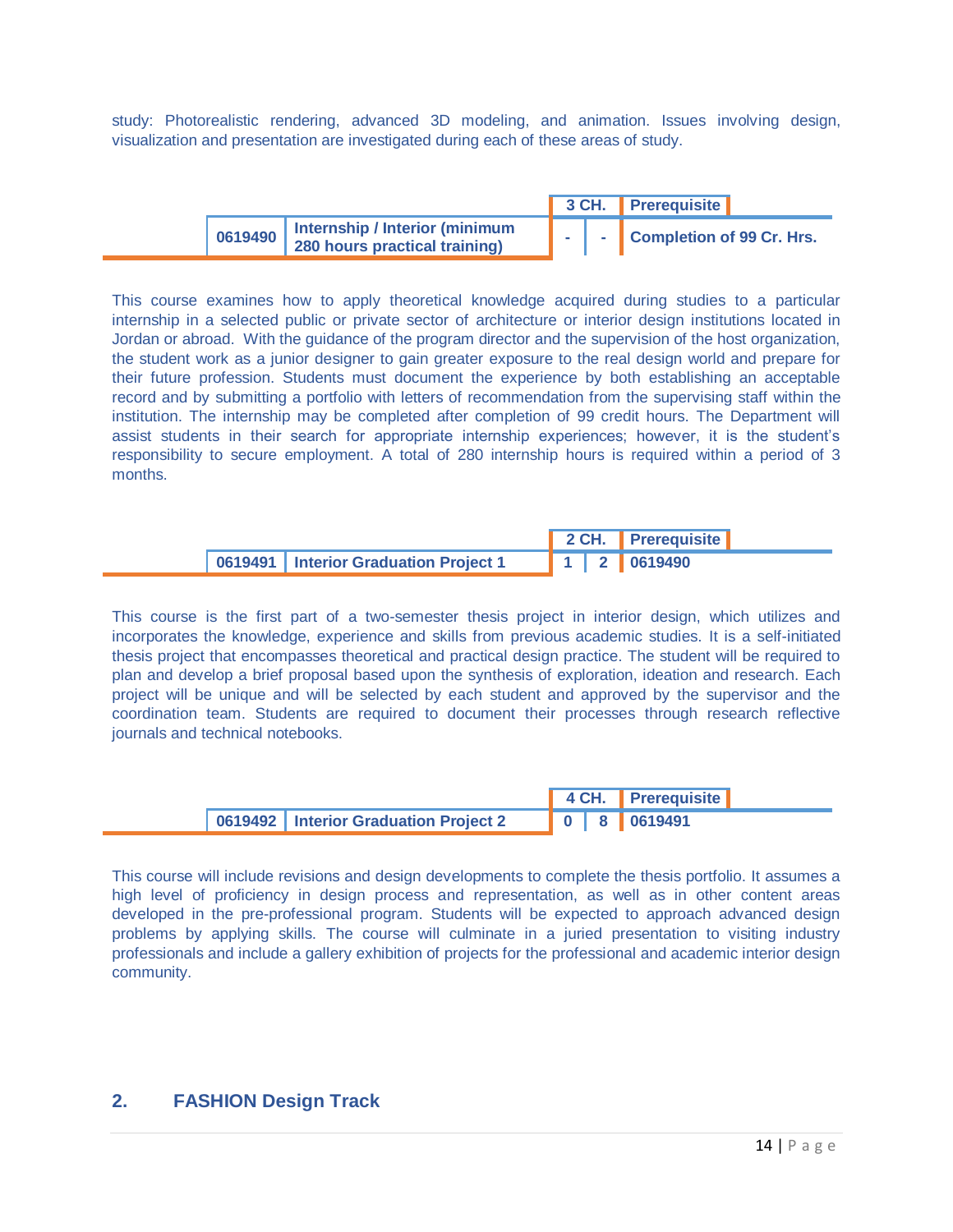#### **Compulsory Requirements: 50 Credit Hours**

|  |                                                        |                           |  | 3 CH. Prerequisite |  |
|--|--------------------------------------------------------|---------------------------|--|--------------------|--|
|  | <sup>1</sup> 0629210   Introduction to fashion Studies | $\parallel$ 3 $\parallel$ |  |                    |  |

This course introduces students to fashion theory and the various approaches to studying it as a "field" and as a "practice": We would examine how art historians, cultural theorists, anthropologists, poets, and artists have commented on fashion throughout history, from its expression as identity, a subculture, or a multinational market to its conception as force and phenomena. The body, appearance and image, subculture and style, personality and desire, production and use, art and meaning, and other significant topics in fashion studies will be covered in class. Students will be exposed to classic theoretical writings on fashion, will explore current daily scenarios, and will apply studied research methods in the development of research questions that significantly reflect on fashion.

|                                   |  | 3 CH. Prerequisite |  |
|-----------------------------------|--|--------------------|--|
| 0629212   Fashion Design Studio 1 |  |                    |  |

Fashion Design 1 is a continuation of the integrative basic design studios as well as an introduction to the creative methods of fashion design. The course would concentrate on three primary objectives: First, to incorporate material skills, strategies, and concepts from previous courses into practical project work. Second, students can begin to recognize and comprehend teamwork, creative ideation, repetition, and primary research within the field of fashion design and aesthetics. Third, to participate in critical communication channels with the society and the making process while developing students' investigative, critical thinking, and cross-media skills.

|  |                                                                                          |  | 3 CH. Prerequisite |
|--|------------------------------------------------------------------------------------------|--|--------------------|
|  | <b>Creative Technical Studio 1</b><br>0629213   (Construction/Draping/Flat<br>Pattern 1) |  | 0606131            |

This course brings design thinking from Design Studios and Seminar into fashion making. Form and construction are the major subjects for Creative Technical Studio 1. During this course students learn skills like pattern making, draping, sewing and other means of garment construction in an exceedingly critical and inventive context. These suites of skills are presented as creative design tools to be utilized in open, iterative processes, and as means to realizing and executing solutions to style problems. Different modulations provide students with opportunities to target specific areas of fashion making. Students will acquire a core skill setting on which to develop specializations in junior and senior year.

|  |                                                         |  | 3 CH. Prerequisite |  |
|--|---------------------------------------------------------|--|--------------------|--|
|  | 0629220   Model Drawing for Fashion<br><b>Designers</b> |  | 0608130            |  |

This course focuses on providing the students with good knowledge of the human physique and the mastery of various drawing techniques which is the key for great illustrations. Students will grasp the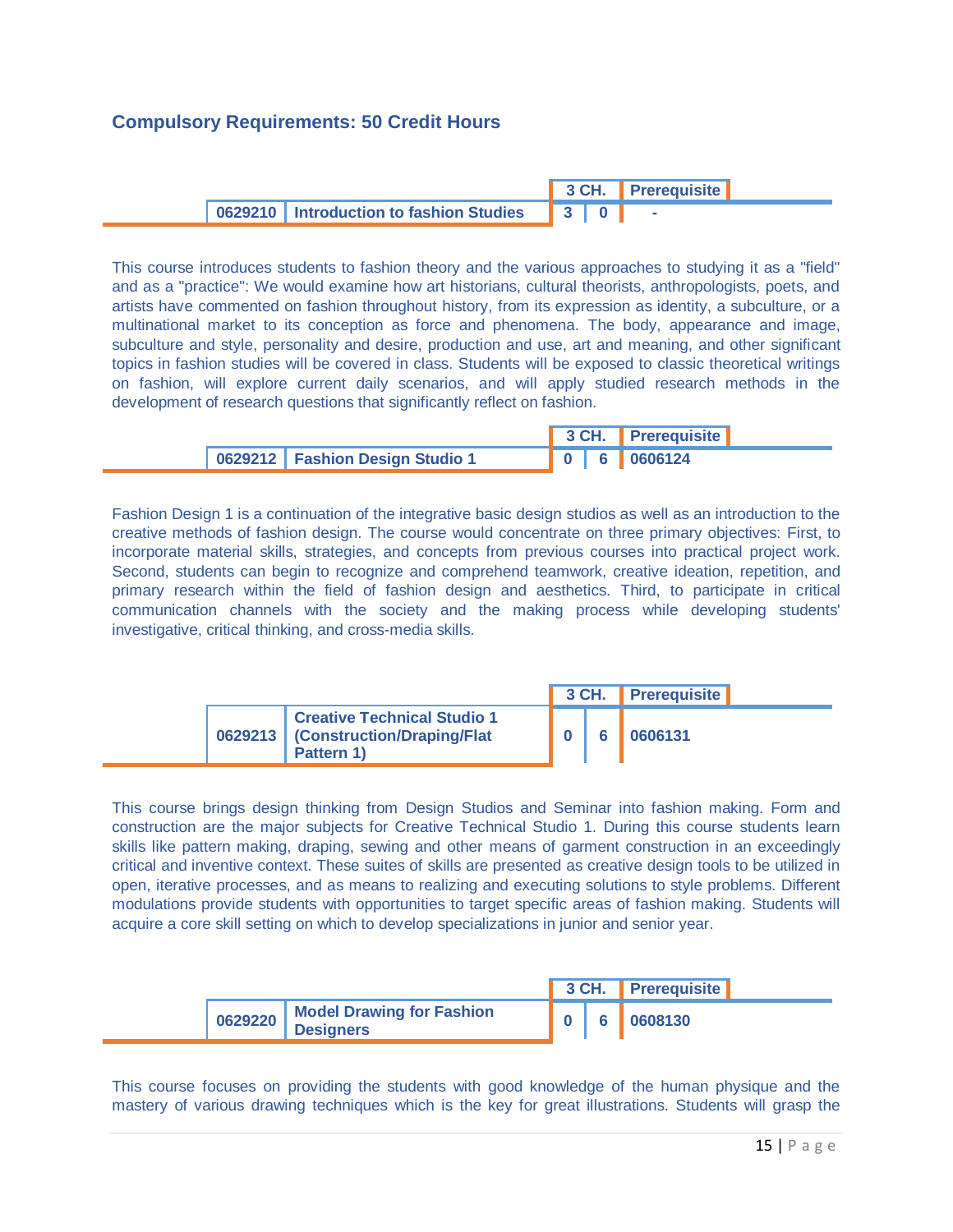knowledge and the skill through practical exercises and examples to illustrate fabric textures and patterns on the fashion figure. Different appropriate mediums will be used to develop a sense of fabric movement, fabric draping and light reflections. Students are required to successfully complete practical assignments and projects to complete this course.

|                                     |  | 3 CH. Prerequisite |
|-------------------------------------|--|--------------------|
| 0629221   Fashion Sewing Techniques |  |                    |

This course emphasizes on fundamental professional garment fabrication processes using industrial equipment. It entails cutting, sewing, and completing sample outfits made of woven cotton or cotton-blend textiles. Appropriate sewing techniques for various materials and garment kinds are investigated and used. Information on fabric and related resources is provided. This course teaches how to turn a twodimensional block figure into a three-dimensional garment.

|                                       |  | 3 CH. Prerequisite                              |
|---------------------------------------|--|-------------------------------------------------|
| 0629223   Creative Technical Studio 2 |  | $\parallel$ 1 $\parallel$ 4 $\parallel$ 0629213 |

During this course students learn more advanced skills in pattern making, draping, sewing and other means of garment construction in an exceedingly critical and inventive context in collaboration with other core design studios. These suites of advanced skills are presented as creative design tools to be utilized in open, iterative processes, and as means to realizing and executing solutions to style problems. Different modulations provide students with opportunities to target specific areas of fashion making. Students will acquire a core advanced skill setting on which to develop specializations in their study.

|                                   | 3 CH. Prerequisite |
|-----------------------------------|--------------------|
| 0629222   Fashion Design Studio 2 |                    |

This course provides students with the opportunity to further improve their 2D and 3D abilities and practices within the discipline, building on the skills presented in Design Studio 1. Students will progress towards proficiency in the use of design and research processes while finding acceptable technical 3D solutions as the second course in a four-course core series. Students will continue to fine-tune their approaches to primary research and balancing technical and aesthetic considerations.

|                                     | 3 CH. Prerequisite                              |
|-------------------------------------|-------------------------------------------------|
| 0629310   Textiles Coloring Science | $\parallel$ 1 $\parallel$ 4 $\parallel$ 0629212 |

This course introduces one of the most important features in the textile industry, a fabric's color. We live in a world where we use and enjoy colors. They affect us psychologically and we react to them spontaneously. The industry uses color to segregate and market materials, products and product lines, and to drive sales. Students will learn how colors connect to emotion, inspiration and purpose as well as cultural trends and politics. In this course the students will learn the different methods of producing colored fabrics and how to apply them in practice.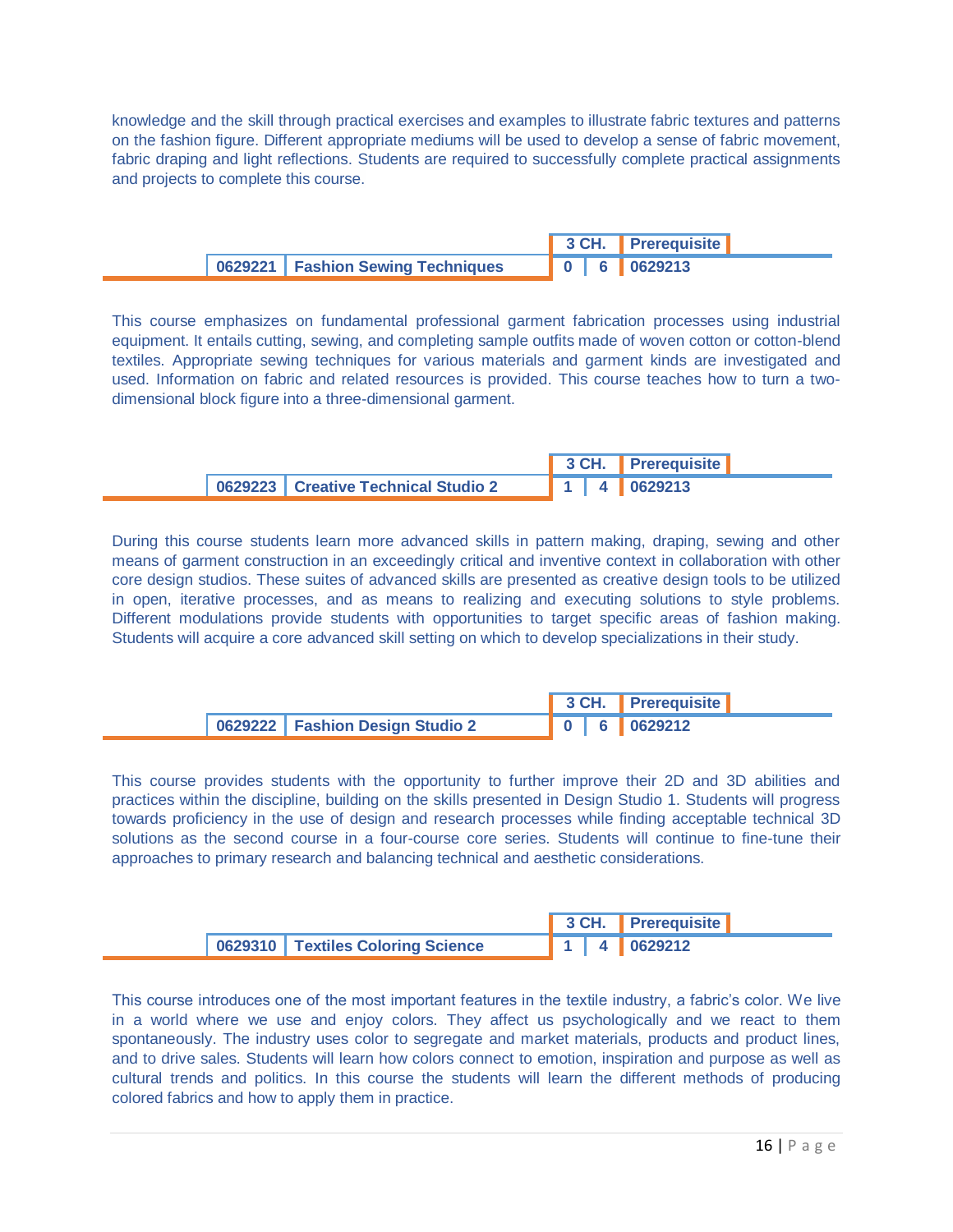|                                                            |  | 3 CH. Prerequisite |  |
|------------------------------------------------------------|--|--------------------|--|
| 0629311   Digital modelling for Fashion<br><b>Design 1</b> |  | 4 0609211          |  |

This course works in conjunction with the Design and Technical Studios to provide a cohesive learning experience. It is a continuation of Drawing and Imaging from the first year within a fashion setting. With the objective of developing an own aesthetic, students will focus on the conveyance of meaning and the power of an image through visual media. They'll learn about observational sketching and photography, digital image production, and time-based investigations as well as how to convey their creative ideas using different mediums and techniques.

|  |                                   |  | 3 CH. Prerequisite |
|--|-----------------------------------|--|--------------------|
|  | 0629312   Fashion Design Studio 3 |  | 0 6 0629222        |

This course allows students to further develop their personal research techniques, design philosophy, procedures, and creative approaches to materiality. Students will be mentored in developing a more customized approach to design style, vocabulary, and markets. Students will investigate more sophisticated design principles to demonstrate their grasp of brand identity and user contexts. The visual curation of the fashion process in terms of personal identity, communication, and brand message will be taken into account. As the third of four core courses, students will recognize and comprehend the significance of re-contextualizing, defining, and applying personal design aesthetics to a wide range of product and/or associated fashion design results.

|                           | 3 CH. Prerequisite |
|---------------------------|--------------------|
| 0629313   Knitwear Design |                    |

This course will educate students how to design knitwear by first teaching them the fundamentals of knitting, such as basic hand knitting techniques, knit kinds, and construction methods. The emphasis will be on diverse yarn qualities and texture in order to create their own patterns, which will be created using hand knitting techniques and their own hand-sketched images. Students will get a strong grasp of knitwear that they will be able to use to their own designs by analyzing current knitwear trends and looking at luxury knitwear designers that include essential knitwear items into their collections.

|         |                                                  |  | 3 CH. Prerequisite |  |
|---------|--------------------------------------------------|--|--------------------|--|
| 0629321 | Digital Modelling for Fashion<br><b>Design 2</b> |  | 4 0629311          |  |

In this course, students continue to build on the principles introduced in Digital modelling for fashion design 1 and further develop them in this course. There is a shift in emphasis from fashion to a more disciplined focus on meaning construction and communication. To investigate conceptual, aesthetic and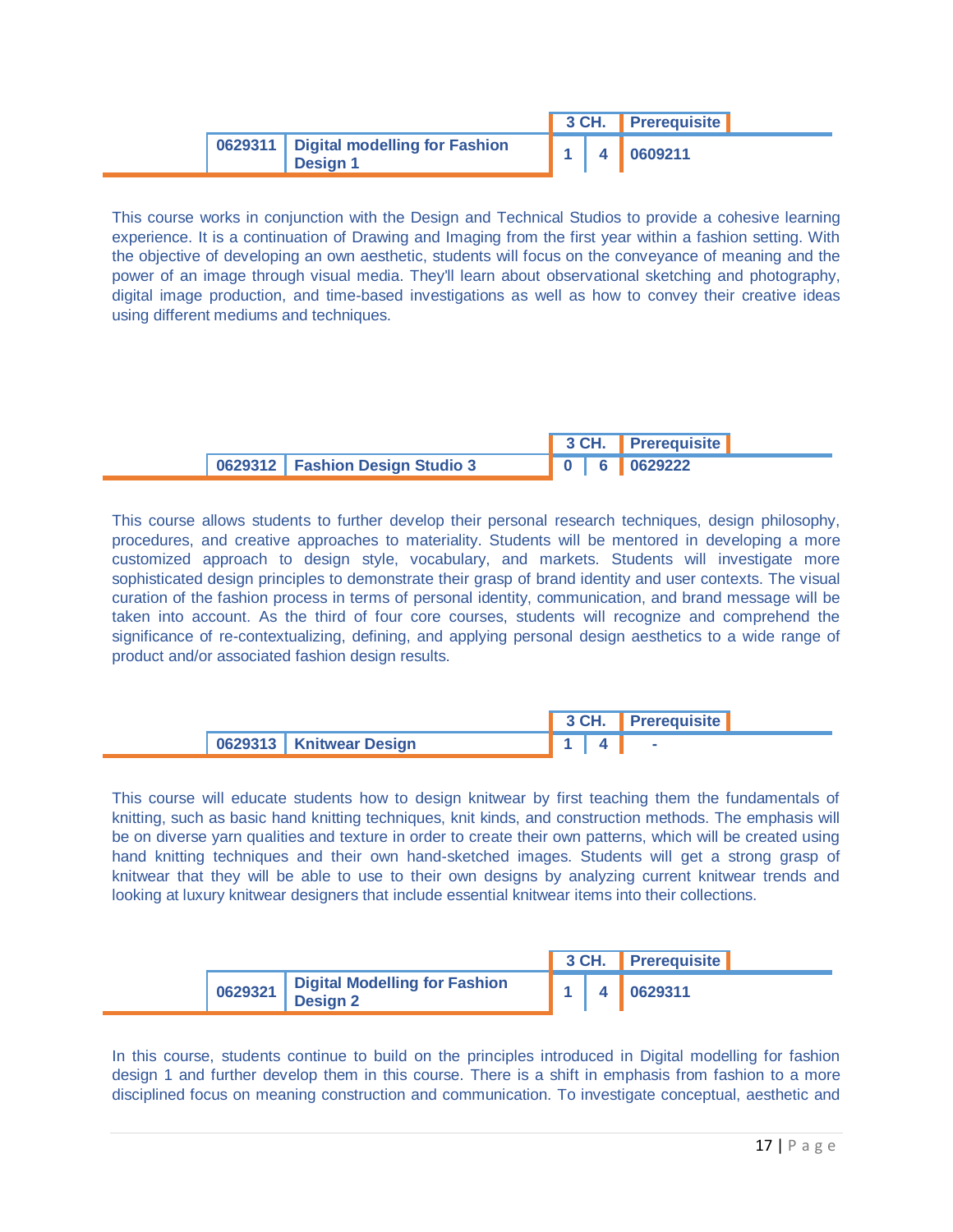formal characteristics of ideas and sensations presented on a two-dimensional plane and beyond, students continue to employ traditional drawing and digital image approaches. Visual organization, representational forms, and interaction are explored by students through observational sketching and photography, digital image production, time-based studies, and the integration of a range of media. Photoshop, Illustrator, InDesign, and Acrobat Pro are examples of raster and vector software packages that may be used to explore 2D and time-based presentations.

|                                   |  | 3 CH. Prerequisite |  |
|-----------------------------------|--|--------------------|--|
| 0629322   Fashion Design Studio 4 |  | 0 6 0629312        |  |

The goal of this course is to provide students the chance to create personalized, iterative, researchbased, and systems-based fashion design processes. Fashion Design Studio 4 is the fourth course in a four-part core series that seeks to improve students' capacity to work independently by developing selfinitiated projects and techniques of design research. Students will get a more in-depth grasp of research techniques, design philosophy, processes, and novel approaches to materiality. Design Studio 4 seeks to assist students broaden and deepen their design processes and problem-solving approaches. The distillation and translation of rigorous research and procedures into exact fashion design projects is prioritized.

|  |                                         |  |  | 2 CH. Prerequisite |  |
|--|-----------------------------------------|--|--|--------------------|--|
|  | 0629323 Jewelry & Accessories Design 04 |  |  |                    |  |

This course introduces students to the design of jewelry, embellishments and leather goods which are created to complement clothing for a comprehensive fashion image. Accessories designers similar to fashion designers use their creativity to design, produce, and promote original clothing. The course will cover technical, design and business training within the field of accessories design in addition to practical experience in everything from materials to construction and presentation.

|         |                                                                |  | 3 CH. Prerequisite          |  |
|---------|----------------------------------------------------------------|--|-----------------------------|--|
| 0629490 | Internship / Fashion (minimum<br>280 hours practical training) |  | - Completion of 99 Cr. Hrs. |  |

This course examines how to apply theoretical knowledge acquired during studies to a particular internship in a selected public or private sector of fashion design institutions located in Jordan or abroad. With the guidance of the program director and the supervision of the host organization, the student work as a junior designer to gain greater exposure to the real design world and prepare for their future profession. Students must document the experience by both establishing an acceptable record and by submitting a portfolio with letters of recommendation from the supervising staff within the institution. The internship may be completed after completion of 99 credit hours. The Department will assist students in their search for appropriate internship experiences; however, it is the student's responsibility to secure employment. A total of 280 internship hours is required within a period of 3 months.

|                                        |  | 2 CH. Prerequisite                              |
|----------------------------------------|--|-------------------------------------------------|
| 0629491   Fashion Graduation Project 1 |  | $\parallel$ 1 $\parallel$ 2 $\parallel$ 0629490 |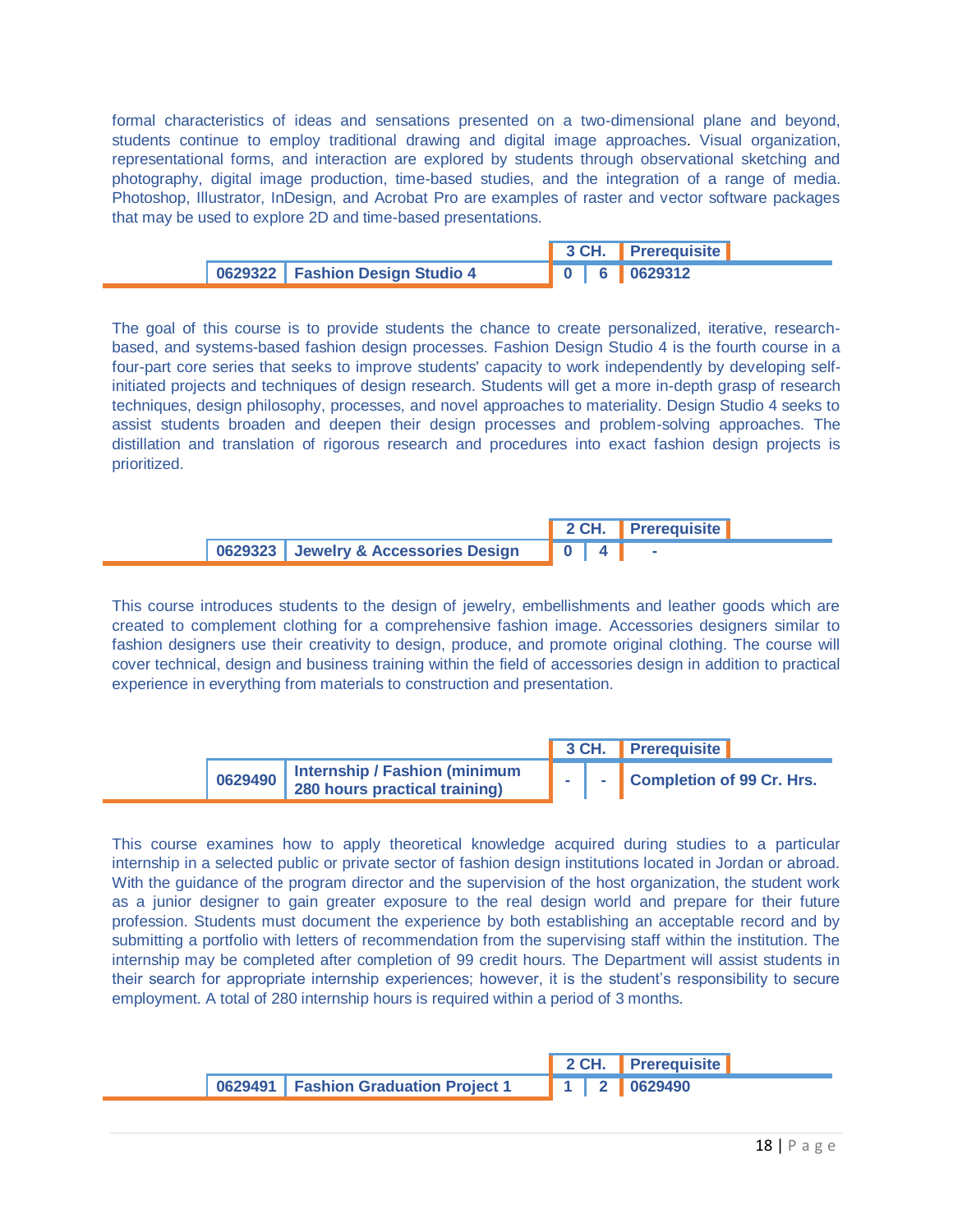This course is the first part of a two-semester thesis project in fashion design, which utilizes and incorporates the knowledge, experience and skills from previous academic studies. It is a self-initiated thesis project that encompasses theoretical and practical design practice. The student will be required to plan and develop a brief proposal based upon the synthesis of exploration, ideation and research. Each project will be unique and will be selected by each student and approved by the supervisor and the coordination team. Students are required to document their processes through research reflective journals and technical notebooks.

|                                        |  | 4 CH. Prerequisite |  |
|----------------------------------------|--|--------------------|--|
| 0629492   Fashion Graduation Project 2 |  | 0 8 0629491        |  |

This course will include revisions and design developments to complete the thesis portfolio. It assumes a high level of proficiency in design process and representation, as well as in other content areas developed in the pre-professional program. Students are expected to approach advanced design problems by applying their acquired skills. The course will culminate in a juried presentation to visiting industry professionals and include a gallery exhibition and fashion shows of students' projects for the professional and academic fashion design community.

## **3. FURNITURE Design Track**

#### **Compulsory Requirements: 50 Credit Hours**



In this module, the students will increase their knowledge and understanding of furniture design, the furniture design industry, and the evolving role and responsibilities of the designer in society. Through examining key texts and case studies they will explore the history and theory of design's complex relationships with society, ethics, politics and economics, and how this relationship shapes and influences contemporary design practice. They will deepen their skills in critical and reflective thinking as they consider, discuss, debate and critically analyze these issues. Working individually and in groups, they will test and explore theoretical ideas about furniture design practice in the real world by putting ideas into action through furniture design projects. There will be regular opportunities in class to present and reflect on their progress and receive constructive feedback from their peers and tutors. The students will demonstrate the knowledge they have gained throughout the module by producing a portfolio of work which presents their critical reflections on the relationships between furniture design history, theory, criticism and practice in context.

**3 CH. Prerequisite**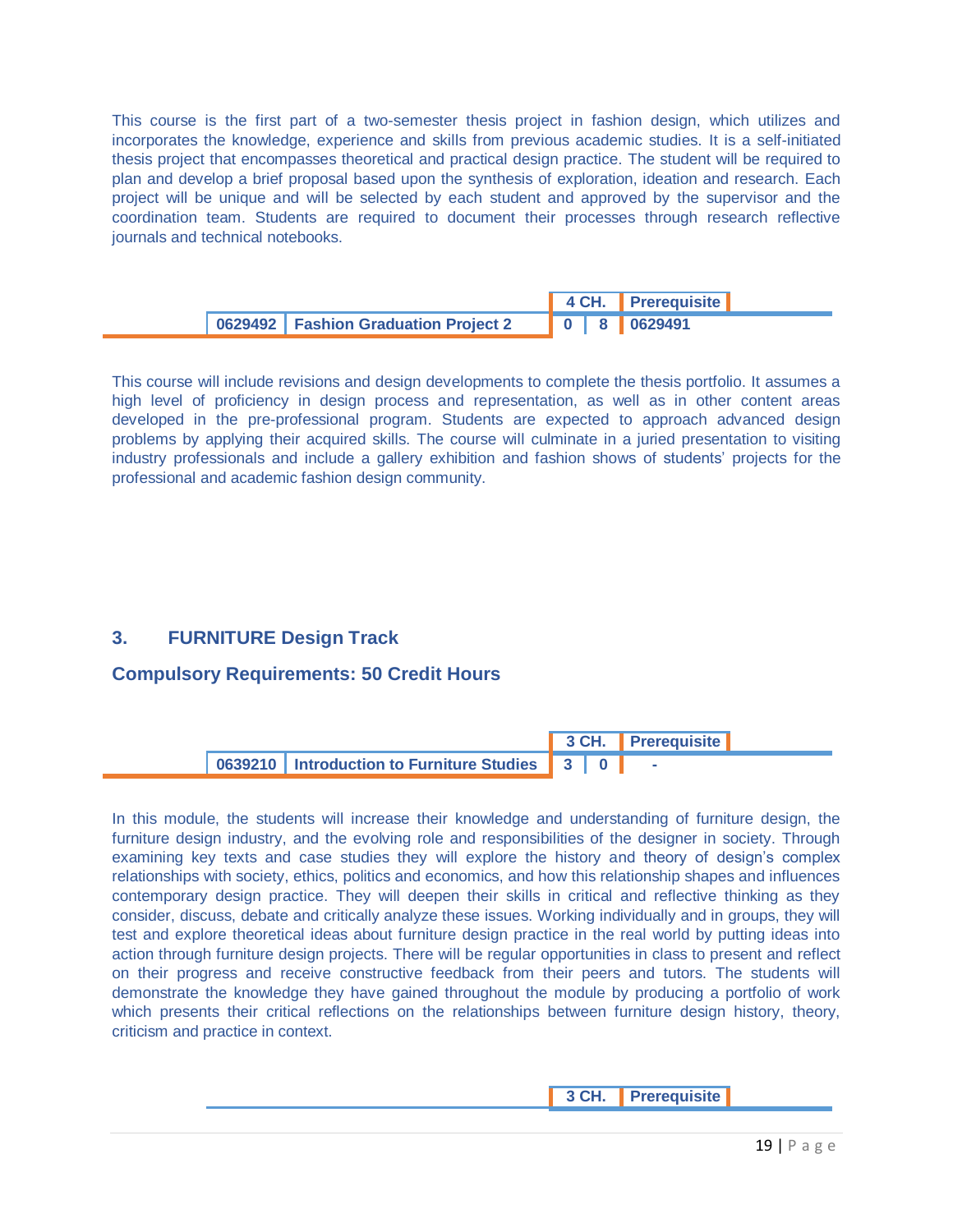|  | <b>Furniture Design Studio I:</b><br>0639212   (Furniture & Spatial<br><b>Composition</b> ) |  | 6. | 0606124 |
|--|---------------------------------------------------------------------------------------------|--|----|---------|
|--|---------------------------------------------------------------------------------------------|--|----|---------|

Through making and testing, students will learn how to design and model their own piece of furniture. Study the human body's proportions and composition to understand the human size. Become familiar with the fundamentals of furniture formulation, construction, and manufacture. When working on a full-size model, you'll get to experience all stages of the design process: research and ideation; development; testing and refining; prototyping; documentation; and presentations. Functionality, shape, structure, and manufacturing are among the topics covered. Lectures, working sessions, criticisms, and evaluations will be used in the classroom.

|                                                             |  | 2 CH. Prerequisite |  |
|-------------------------------------------------------------|--|--------------------|--|
| 0639213 Furniture Design Visualization<br>and Communication |  | 4 0608130          |  |

Students use a range of tools to improve drawing abilities and 2D presentation approaches needed to express design ideas in design professions. This course emphasizes on the rapid building of perspective systems, visual-storming, the ability to draw quickly and precisely, and the use of fundamental line and weight methods to transmit information, from pencil and paper to 3D software on numerous digital platforms to convey ideation rationale, and the visual representation of product assembly.

|  |                                                                                                        |  |  | 3 CH. Prerequisite |  |
|--|--------------------------------------------------------------------------------------------------------|--|--|--------------------|--|
|  | <b>Furniture Materials and</b><br>0639220   Techniques I: Tools, Fabrication.   2   2  <br>and Joinery |  |  |                    |  |

This course emphasizes on the combination of design and fabrication abilities required to produce an original project. The course covers the qualities and operating characteristics of hand tool use, joinery techniques, and safe machine operations in the use of furniture design materials.

|         |                                                    |  | 3 CH. Prerequisite |
|---------|----------------------------------------------------|--|--------------------|
| 0639221 | Digital Modelling for Furniture<br><b>Design I</b> |  | 0609211            |

All creative occupations require effective digital communication. Students in this course examine the various applications of digital technologies and approaches while establishing basic skills for successful communication. Students get a thorough grasp of the abilities common to digital expression and conveying their professions via research, ideation, and production.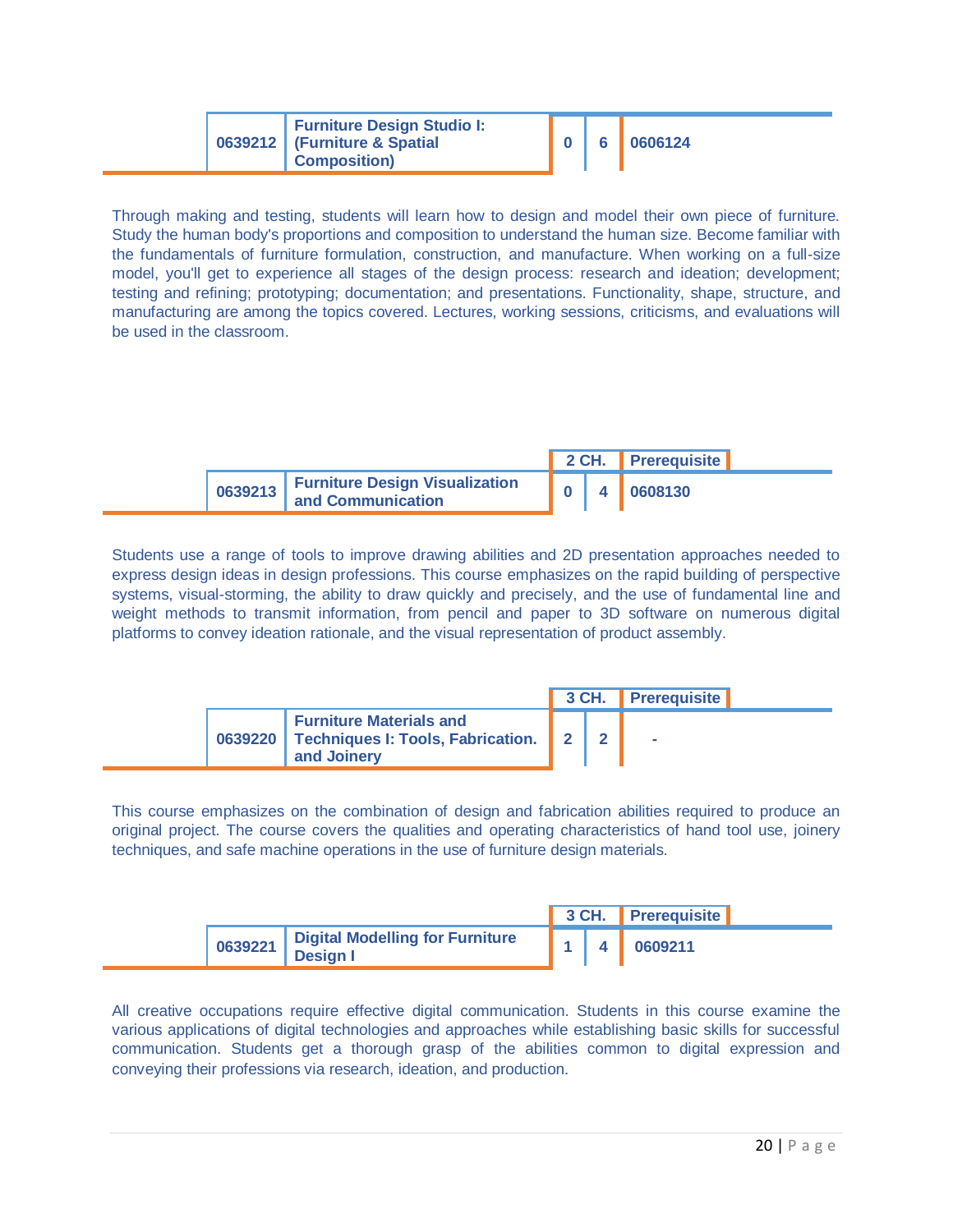|                                    |  | 3 CH. Prerequisite |  |
|------------------------------------|--|--------------------|--|
| 0639222 Furniture Design Studio II |  |                    |  |

Through making and testing, students will learn to design and model their own pieces of furniture for residential use. Investigate the human scale, proportion, and composition. Learn the fundamentals of furniture formulation, building, and production. Experience all steps of the design process while working on a full-size model, including research, ideation, development, testing, refinement, prototyping, documentation, and presentation.

|                                        |  | 3 CH. Prerequisite          |  |
|----------------------------------------|--|-----------------------------|--|
| 0639223   Specialized Furniture Design |  | $\parallel$ 1   4   0639212 |  |

This course introduces the students to custom made specialized furniture to meet specific clients' demands. It focuses on special requirements where the students need to conduct research to analyze the context and be able to design according to the clients' needs.

|                                                               |  | 3 CH. Prerequisite                              |  |
|---------------------------------------------------------------|--|-------------------------------------------------|--|
| 0639311   Digital Modelling for Furniture<br><b>Design II</b> |  | $\parallel$ 1 $\parallel$ 4 $\parallel$ 0639221 |  |

Students will learn how to create virtual 3D models of components and assemblies in this course using CAD software. Learning the interface, conveying design intent, constructing components and assemblies using CAD features, making 2D drawings from CAD models, 2D and 3D sketch tools, associative connections and parametric restrictions, and basic rendering will all be covered. As their abilities progress, they will be required to use and appropriately synthesis the CAD software in accordance with industry accepted manufacturing procedures and practices.

|                                     |  | 3 CH. Prerequisite |
|-------------------------------------|--|--------------------|
| 0639312 Furniture Design Studio III |  | $6 \t 60639222$    |

Students will show their mastery of the design process, process documentation, and presentation of a design project while utilizing their acquired experience, knowledge, and abilities in a commercial driven design project. They will learn to observe and explore in order to discover inspiration. Create and expand on their ideas. To test and develop the plan, use sketches, drawings, and models. Develop their furniture design abilities by exposing them to a variety of technologies. Learn how to document and convey their projects to their clients in an efficient manner.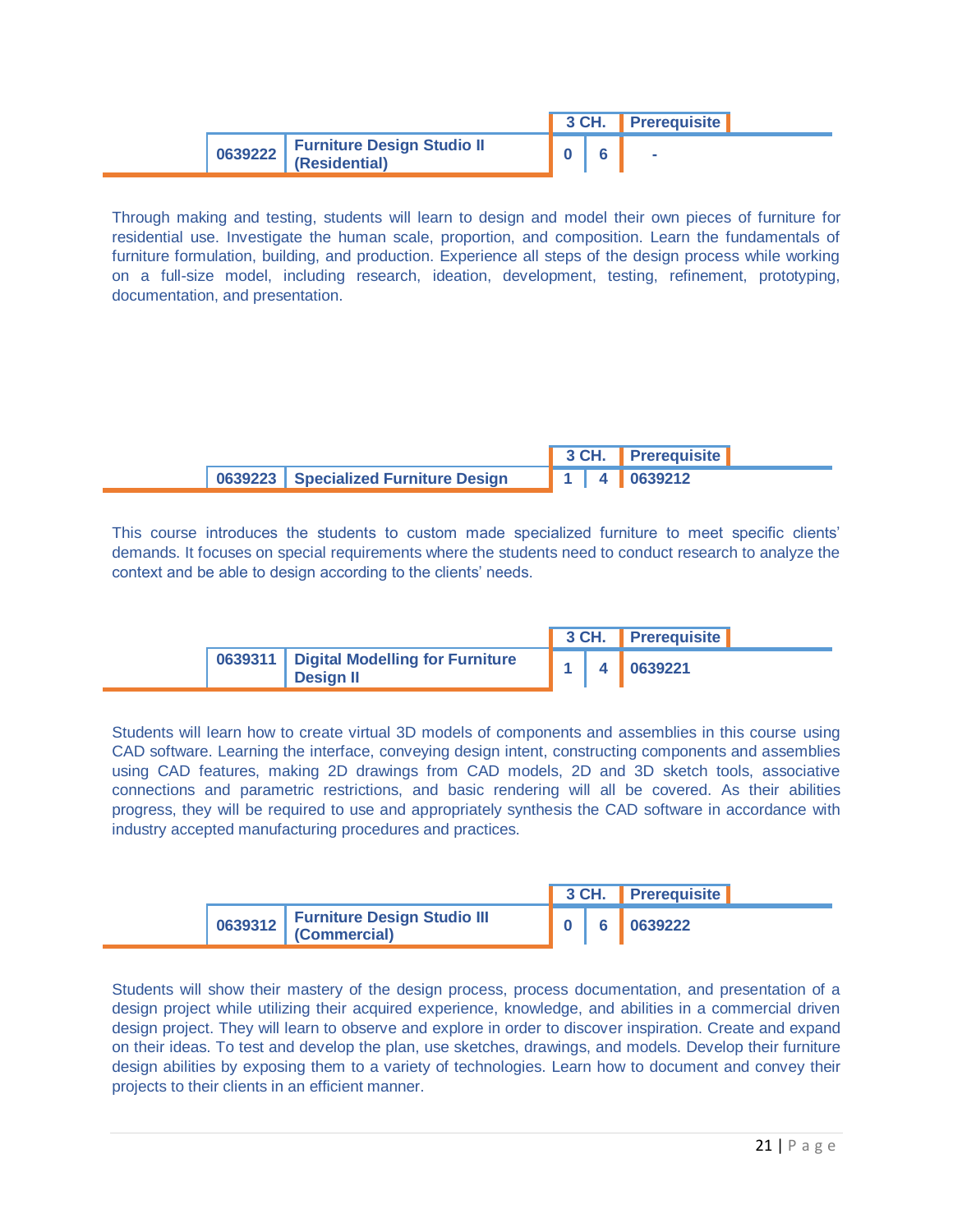|  |                                                                                                                           |  | 3 CH. Prerequisite |  |
|--|---------------------------------------------------------------------------------------------------------------------------|--|--------------------|--|
|  | <b>Furniture Materials and</b><br>0639313   Techniques II: Integrating Design   2   2   0639220<br><b>and Fabrication</b> |  |                    |  |

Students in this course combine their design and manufacturing talents. The course delves into the conceptual, aesthetic, and structural challenges that arise while designing and building a project using a variety of techniques and widely used furniture materials.

|                  |                                                    |  | 3 CH. Prerequisite |
|------------------|----------------------------------------------------|--|--------------------|
| $\sqrt{0639314}$ | <b>Mass Furniture Production</b><br><b>Systems</b> |  | 0639220            |

The complicated process of market mass production of furniture is investigated and explored, covering concerns of function, structure, aesthetics, context, and culture. The usage of 2D and 3D visualization technologies is beneficial as students create and solve design problems.

|                                    |  | 3 CH. Prerequisite |
|------------------------------------|--|--------------------|
| 0639321   Minimal Furniture Design |  |                    |

Students in this course will concentrate on the characteristics of minimal furniture design, such as functionality and practicality. Flat, smooth surfaces and strong, clear lines make forceful statements that highlight the importance of each object. Highly patterned furniture and accessories, as well as intricate decoration, are not permitted. Instead, the emphasis will be on the purity and simplicity of the shape and form.

|                                    |  | 3 CH. Prerequisite |  |
|------------------------------------|--|--------------------|--|
| 0639322 Furniture Design Studio IV |  |                    |  |

This course focuses on research, design, and prototype preparation. Its goal is to give students the chance to generate the necessary documentation and visual communication, allowing prototype implementation to be possible. Students create concepts for furniture needs and requirements within the context of a guided administrative project and prepare the appropriate documentation for project implementation.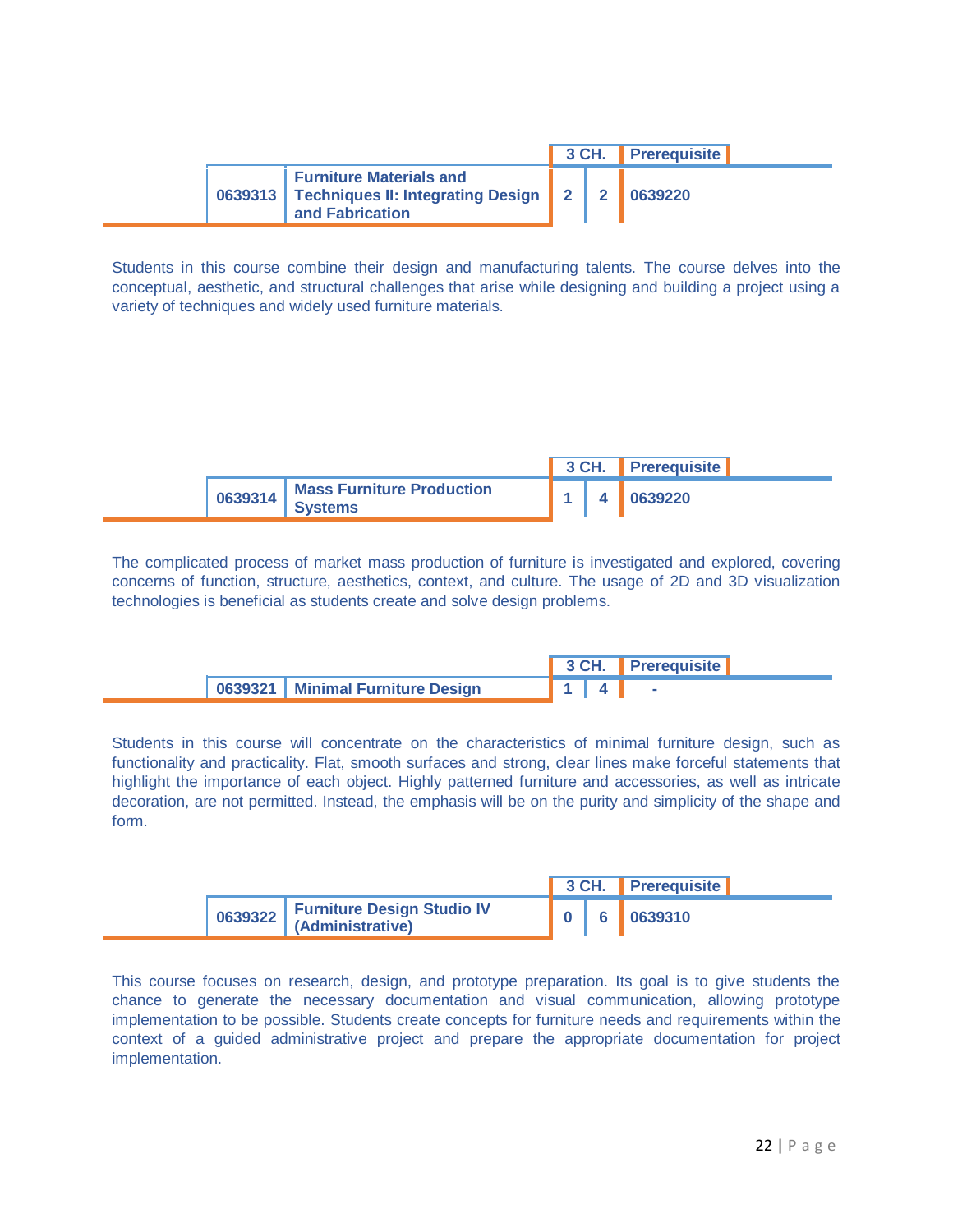|  |                                      |  | 3 CH. Prerequisite |  |
|--|--------------------------------------|--|--------------------|--|
|  | 0639411 Furniture Accessories Design |  |                    |  |

Exploration, digesting, and playing with concepts, ideas, and materials are all part of the course in order to provide a platform for new ideas and powerful personal expression. Lectures, Projects, Group work, Field excursions (traditional and modern), By the completion of the course, students will have a thorough grasp of the furniture accessory design process, both practical and theoretical, as well as a comprehensive comprehension of the larger cultural and societal context of design. Students will also be able to interact with the domestic furniture accessory sector as well as the worldwide furniture accessory scene with confidence, professionalism, and success.

|         |                                                                  |  | 3 CH. Prerequisite        |  |
|---------|------------------------------------------------------------------|--|---------------------------|--|
| 0639490 | Internship / Furniture (minimum<br>280 hours practical training) |  | Completion of 99 Cr. Hrs. |  |

This course examines how to apply theoretical knowledge acquired during studies to a particular internship in a selected public or private sector of interior design institutions, furniture industries and showrooms located in Jordan or abroad. With the guidance of the program director and the supervision of the host organization, the student work as a junior designer to gain greater exposure to the real design world and prepare for their future profession. Students must document the experience by both establishing an acceptable record and by submitting a portfolio with letters of recommendation from the supervising staff within the institution. The internship may be completed after completion of 99 credit hours. The Department will assist students in their search for appropriate internship experiences; however, it is the student's responsibility to secure employment. A total of 280 internship hours is required within a period of 3 months.

|                                          |  | 2 CH. Prerequisite          |
|------------------------------------------|--|-----------------------------|
| 0639491   Furniture Graduation Project 1 |  | $\parallel$ 1   2   0639490 |

This course is the first part of a two-semester thesis project in furniture design, which utilizes and incorporates the knowledge, experience and skills from previous academic studies. It is a self-initiated thesis project that encompasses theoretical and practical design practice. The student will be required to plan and develop a brief proposal based upon the synthesis of exploration, ideation and research. Each project will be unique and will be selected by each student and approved by the supervisor and the coordination team. Students are required to document their processes through research reflective journals and technical notebooks.

|                                          |  | 4 CH. Prerequisite |  |
|------------------------------------------|--|--------------------|--|
| 0639492   Furniture Graduation Project 2 |  | 0 8 0639491        |  |

This course will include revisions and design developments to complete the thesis portfolio. It assumes a high level of proficiency in design process and representation, as well as in other content areas developed in the pre-professional program. Students are expected to approach advanced design problems by applying their acquired skills. The course will culminate in a juried presentation to visiting industry professionals and include a gallery exhibition of students' projects for the professional and academic furniture and interior design community.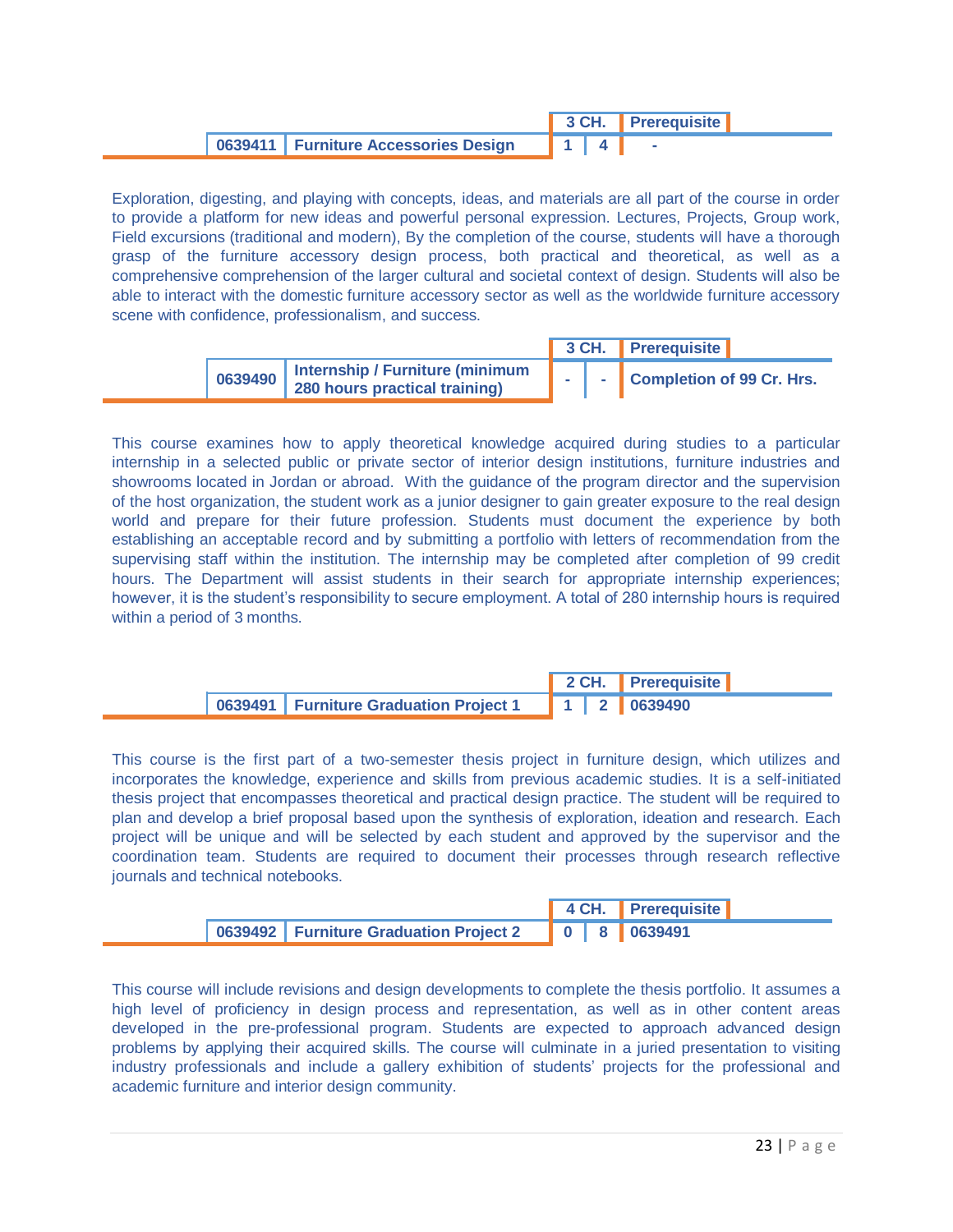# **4. PRODUCT Design Track**

#### **Compulsory Requirements: 50 Credit Hours**

|                                                            |           | 3 CH. Prerequisite |  |
|------------------------------------------------------------|-----------|--------------------|--|
| 0649210   Introduction to Product Design<br><b>Studies</b> | $3 \cdot$ | ٠                  |  |

In this module, the students will increase their knowledge and understanding of product design, the design industry, and the evolving role and responsibilities of the designer in society. Through examining key texts and case studies they will explore the history and theory of design's complex relationships with society, ethics, politics and economics, and how this relationship shapes and influences contemporary design practice. They will deepen their skills in critical and reflective thinking as they consider, discuss, debate and critically analyze these issues. Working individually and in groups, they will test and explore theoretical ideas about product design practice in the real world by putting ideas into action through product design projects. There will be regular opportunities in class to present and reflect on their progress and receive constructive feedback from their peers and tutors. The students will demonstrate the knowledge they have gained throughout the module by producing a portfolio of work which presents their critical reflections on the relationships between product design history, theory, criticism and practice in context.

|  |                                   |  |  | 3 CH. Prerequisite |  |
|--|-----------------------------------|--|--|--------------------|--|
|  | 0649212   Product Design Studio I |  |  | 0 6 0606124        |  |

A project-based course integrating conceptual thinking and design with emphasis on designing competitive quality products. The product development process is covered from problem identification through detail design and evaluation. The students will be provided with the required and needed knowledge to define design problems using research, observation and field surveys based on users. They will develop their capabilities to produce creative design solutions to the identified problems with the proper materials and manufacturing techniques.

|                                                      |  | 2 CH. Prerequisite |
|------------------------------------------------------|--|--------------------|
| 0649213 Product Design Visualization and 0 4 0608130 |  |                    |

In this course, students will learn how to utilize Design Sketching and Physical Modeling for form creation and exploration/analysis of usage, before moving on to an introduction to Computer Aided Design (CAD) as a tool for form development, exploration, and production. All of these visualization techniques will be investigated as clear and convincing presenting approaches.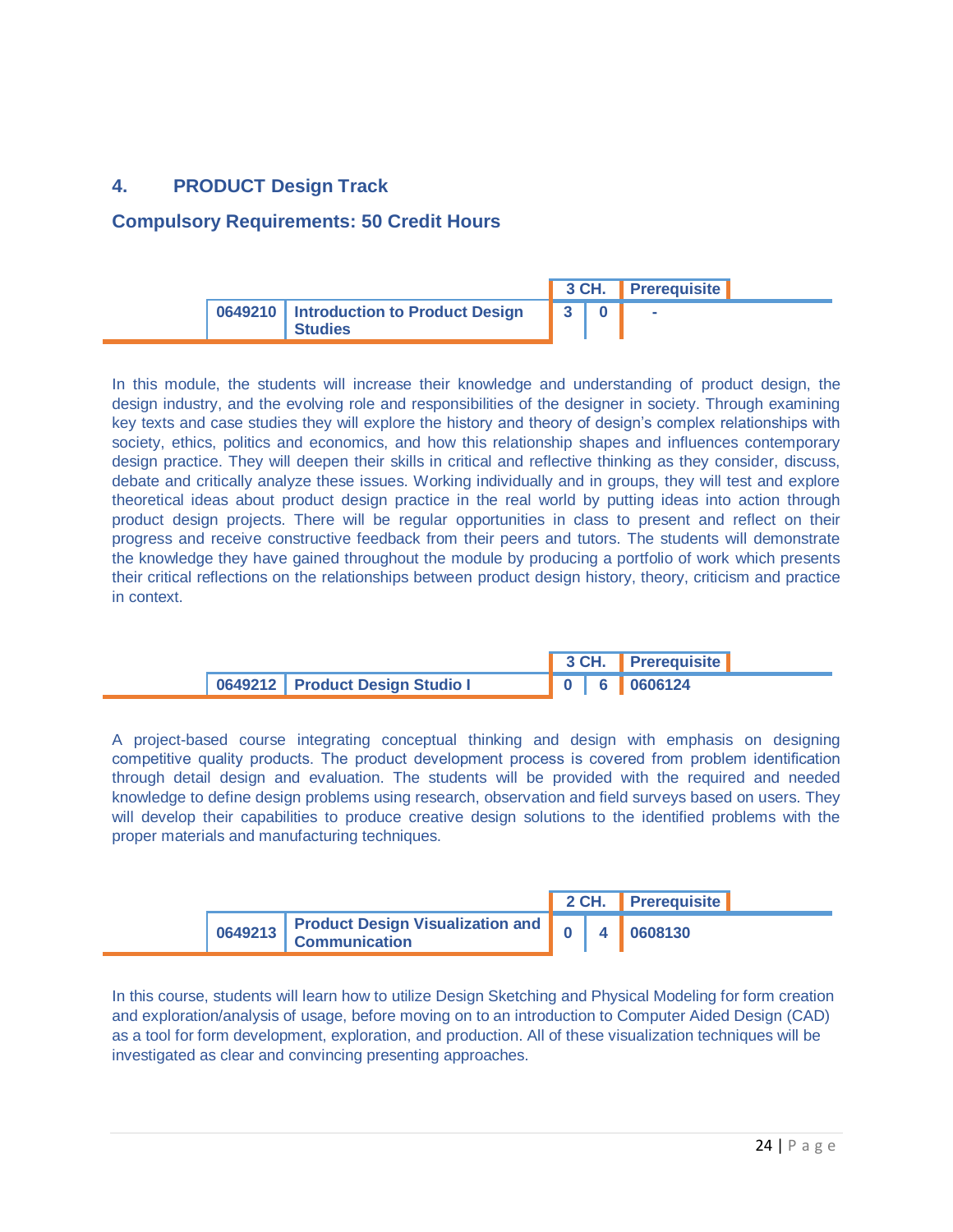|         |                                                         |  | 3 CH. Prerequisite |  |
|---------|---------------------------------------------------------|--|--------------------|--|
| 0649220 | <b>Materials and Processes for<br/>Product Design I</b> |  | $\sim$             |  |

Students will investigate the inspiring features and characteristics of materials and manufacturing processes via studio-based activities. They will investigate constraints and possibilities, as well as provide material and structural requirements for creative design results. This will entail the proper selection of materials and procedures based on quality performance requirements. Furthermore, they will be introduced to standard industry terminology, and methods for visual communication of design specifications.

|  |                                                            |  |  | 3 CH. Prerequisite |  |
|--|------------------------------------------------------------|--|--|--------------------|--|
|  | 0649221   Digital Modelling for product<br><b>Design I</b> |  |  | 0609211            |  |

This module provides students with a basic understanding of the creative and practical elements of digital image modification and visual language. They will learn digital design software and technology and use them to create a portfolio of visual design work. Techniques for entering, generating, modifying, improving, and storing digital pictures will be covered. They will learn the fundamentals of preparing digital files for screen, print, and digital manufacturing outputs. In addition to learning visual presentation skills that will allow them to create a basic physical and web-based portfolio of visual creative output to expand on during their studies.

|                                  | 3 CH. Prerequisite |
|----------------------------------|--------------------|
| 0649222 Product Design Studio II |                    |

Students in this course are exposed to design as a way of communicating ideas to a variety of audiences through the use of product semantics - differentiating between self-perception and how others perceive design objects. This course significantly relies on past knowledge by demanding a study of design history, the use of shop and modeling abilities, as well as representational presentation. Students will investigate various degrees of development, as well as how a project's time period and audience impact the degree of completion, through a series of fast-paced short projects.

|                                                                    |  |  | 3 CH. Prerequisite |  |
|--------------------------------------------------------------------|--|--|--------------------|--|
| 0649223 Physics for product designers:<br>Light, Sound, and Motion |  |  |                    |  |

This course focuses on the physical laws of functionality needed for product design since it is a field that is not composed solely of decoration, aesthetics, and pleasure. In this course concepts of physics are supported with applied activities and students' thoughts are directed usefully by showing when and how the rules and concepts of physics are used with the help of objects of design. Physics are given more with the help of examples from everyday life besides mathematical data and theoretical lectures.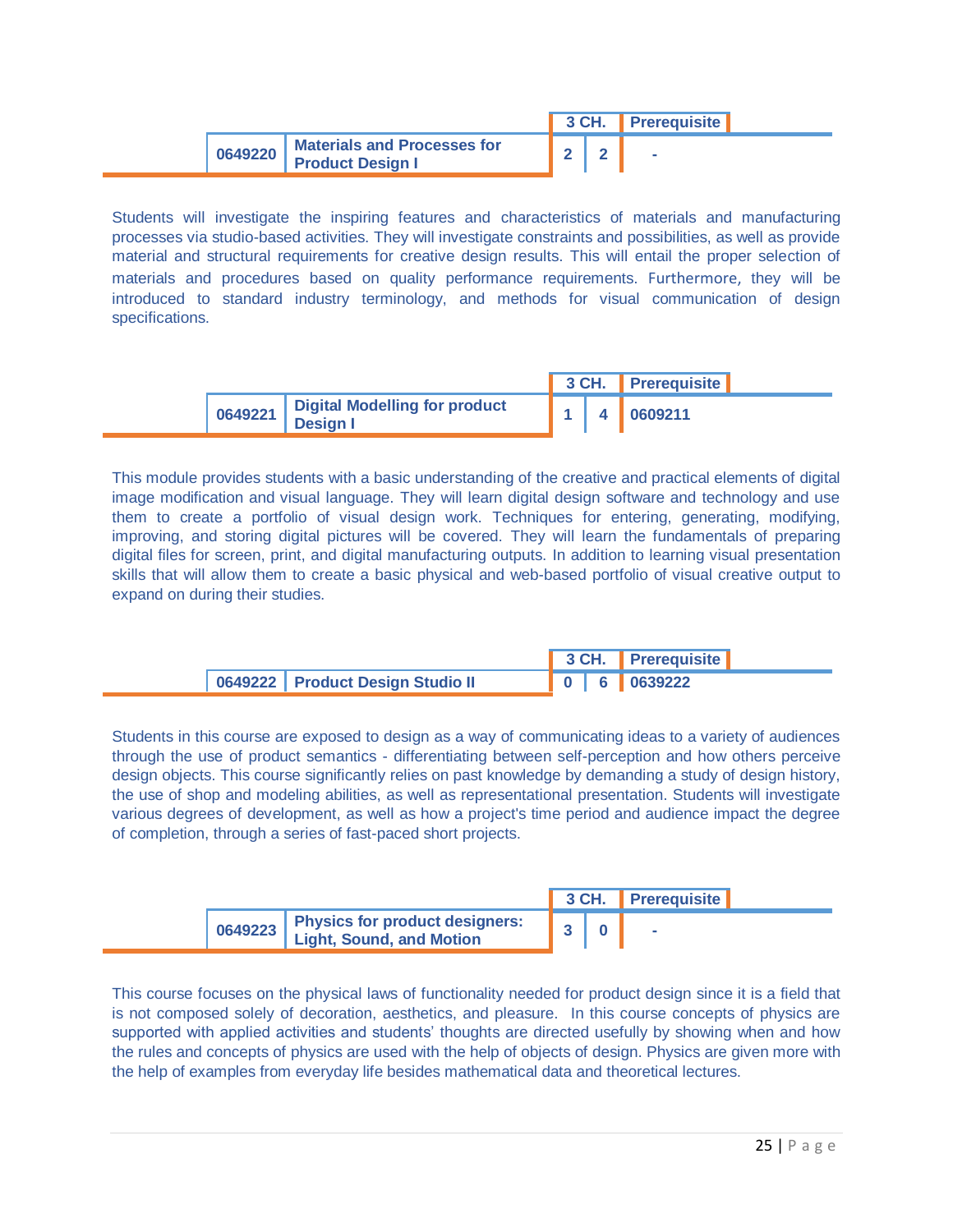|                                       |  | 3 CH. Prerequisite |  |
|---------------------------------------|--|--------------------|--|
| 0649311 Digital Modelling for Product |  | 4 0649221          |  |

Students will learn how to use advanced, industry-standard digital apps in this session. Students in this course are encouraged to explore with various digital tools and apply these methods to their work. Students will learn how to visualize their ideas using CAD and CAM tools. The training will also assist students in investigating new methods such as fast prototyping and 3D printing. They will discover how digital apps may help them communicate and design their products.

|  |                                     |  |  | 3 CH. Prerequisite |  |
|--|-------------------------------------|--|--|--------------------|--|
|  | 0649312   Product Design Studio III |  |  |                    |  |

This course seeks to identify opportunities for designers to employ digital fabrication technologies to offer stakeholder advantages by using the technology's capabilities. The course has a strong emphasis on material research and puts into practice what students learned in Materials & Processes, Digital modelling, and Product Design Studio 1 and 2. Students will work individually and collectively to understand the distinction between fundamental innovation and gradual change in their work, as well as to begin to define the link of manufacturing/fabrication processes to wider social settings.

|         |                                                                |  | 3 CH. Prerequisite |  |
|---------|----------------------------------------------------------------|--|--------------------|--|
| 0649313 | <b>Materials and Processes for</b><br><b>Product Design II</b> |  | <b>2</b> 2 0649212 |  |

Students will investigate industrial case studies in terms of inspiring material usage, production, structural integrity, and application through studio-based activities (ergonomics). They will investigate and describe the influence of procurement geography on carbon neutral design, sustainability, and associated ethical problems. Critical and cultural analysis will serve as the foundation for creative design activities and using CAD (3D modelling) to detail and explain design concepts.

|                                    | 3 CH. Prerequisite |
|------------------------------------|--------------------|
| 0649314   Design for Manufacture I |                    |

In this course students will be introduced to basic knowledge of materials and processes commonly used by product designers and manufacturers at various scales of production. This course informs the design studio sequence by providing a foundation for understanding how a product works and how it can be made better, safer, and more sustainably. As a seminar, assignments will be both individual and team based, and will include a number of on-site field-trips.

|                                     |  | 3 CH. Prerequisite          |
|-------------------------------------|--|-----------------------------|
| 0649321   Design for Manufacture II |  | $\parallel$ 1   4   0649314 |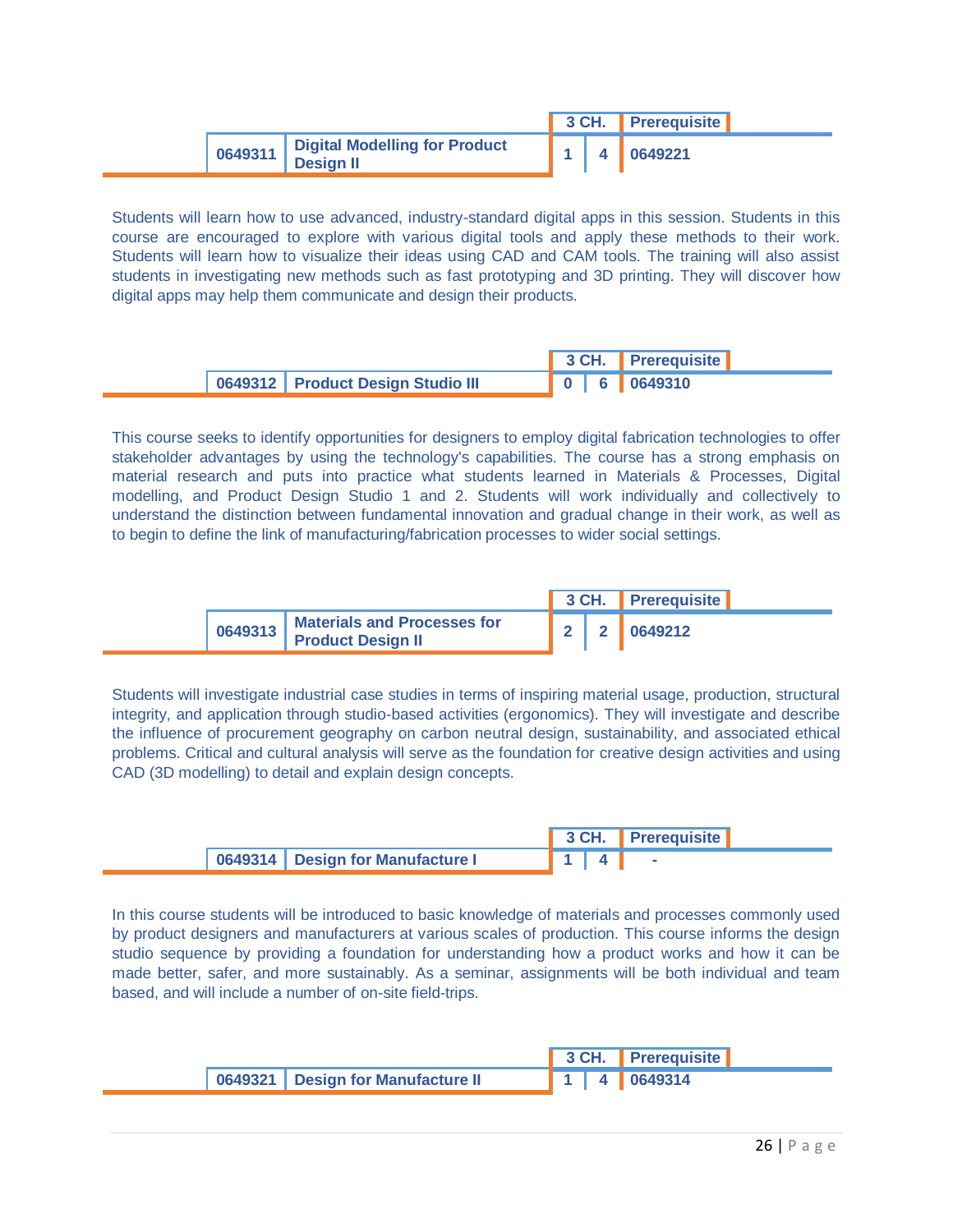This course covers the fundamentals of materials and processes used by product designers and manufacturers at various production scales. This course provides a basis for understanding how a product works and how it might be improved, made safer, and more sustainable. As a practical course, there will be individual and group assignments, as well as a number of on-site field visits.

|                                    |  | 3 CH. Prerequisite |
|------------------------------------|--|--------------------|
| 0649322   Product Design Studio IV |  |                    |

Students are challenged to create a complete project that synthesizes past program learning in Senior Project. Students seek to showcase their ideas as a form of social interaction, with a special focus on user-centered design and innovation, while balancing different stakeholders and audiences. Students will mostly work alone, but they may cooperate with classmates and other programs if required.

|                                         |  |  | 3 CH. Prerequisite |  |
|-----------------------------------------|--|--|--------------------|--|
| 0649411   Simulation for Product Design |  |  |                    |  |

The course follows a systematic product design process, beginning with the definition of a requirement list, functional block diagram, and product structure. Student comprehension of how the product works and how changes in design might affect the product's behavior can be improved by using simulations from the beginning of the product development. Therefore, students are introduced to computer simulation packages in this course since simulations are used to test different solutions and narrow the design choices. The final concept's product elements are picked, and the conclusion is discussed.

|         |                                                                |  |  | 3 CH. Prerequisite          |  |
|---------|----------------------------------------------------------------|--|--|-----------------------------|--|
| 0649490 | Internship / Product (minimum<br>280 hours practical training) |  |  | - Completion of 99 Cr. Hrs. |  |

This course examines how to apply theoretical knowledge acquired during studies to a particular internship in a selected public or private sector of product design agencies or industries located in Jordan or abroad. With the guidance of the program director and the supervision of the host organization, the student work as a junior designer to gain greater exposure to the real design world and prepare for their future profession. Students must document the experience by both establishing an acceptable record and by submitting a portfolio with letters of recommendation from the supervising staff within the institution. The internship may be completed after completion of 99 credit hours. The Department will assist students in their search for appropriate internship experiences; however, it is the student's responsibility to secure employment. A total of 280 internship hours is required within a period of 3 months.

|                                        |  |  | 2 CH. Prerequisite                                                |
|----------------------------------------|--|--|-------------------------------------------------------------------|
| 0649491   Product Graduation Project 1 |  |  | $\begin{array}{ c c c c c c } \hline \end{array}$ 1   2   0649490 |